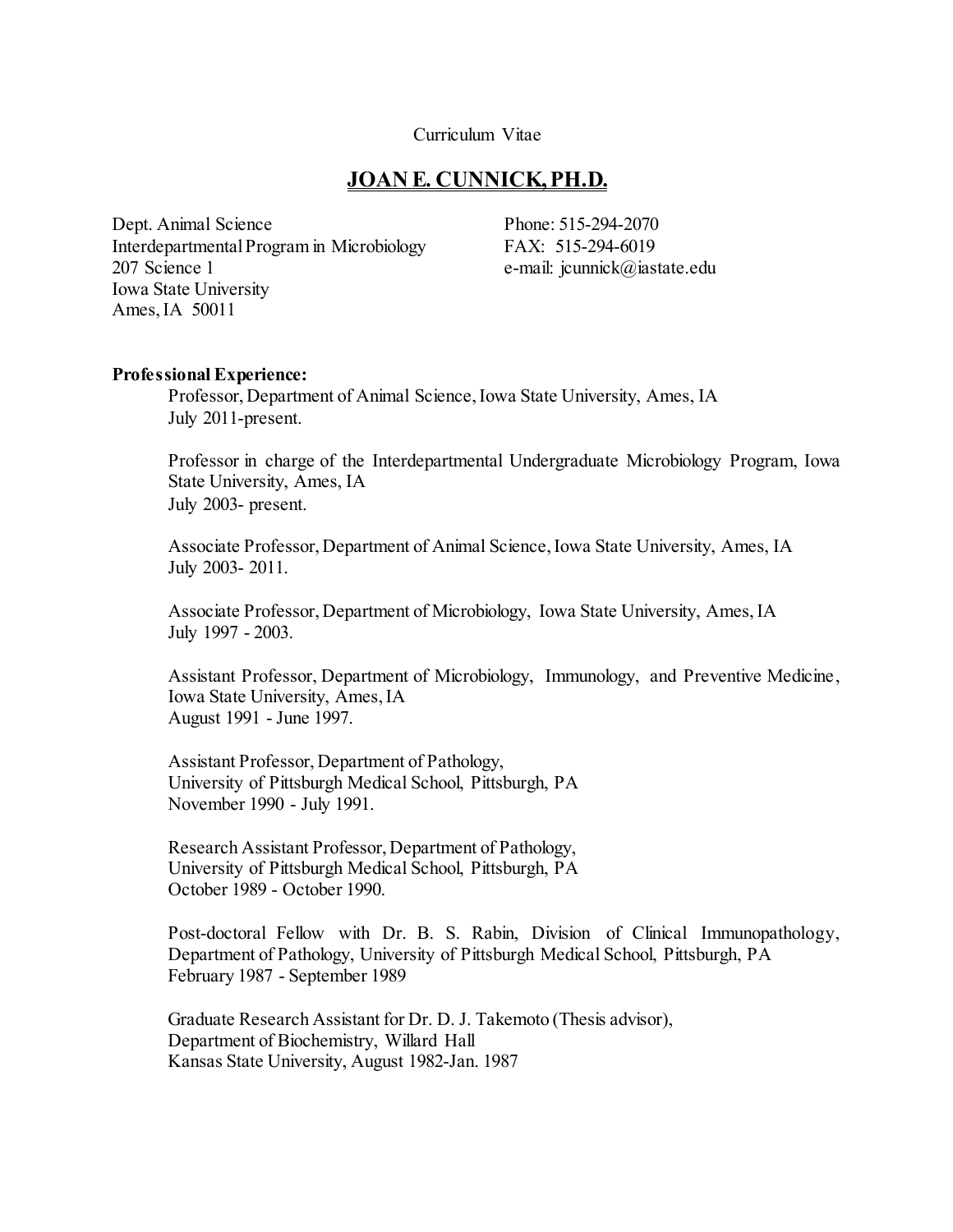#### **Degrees:**

B.A.; McPherson College, McPherson, Kansas; 1979. Ph.D. in Microbiology/Immunology; Kansas State University, Manhattan, Kansas; 1987.

#### **Awards and Honors:**

Graduated magna cum laude, McPherson College. Rotary Foundation Educational Award, 1981-1982. Cora M. Downs Award for Excellence in Research, 1984. Dane G. Hansen Graduate Fellowship, 1985. Individual Advocacy Award from the Program for Women in Science and Engineering, ISU, 1995 Lydia Pate Mentoring Award, ISU, 1997 Award for Excellence in Honors Teaching 2005 W. Robert parks Award for Honors Faculty, 2009 Cardinal Key Award and Induction, 2010 Gamma Sigma Delta Induction, 2013

#### **Memberships in Professional Societies:**

 American Society for Microbiology Sigma Xi Research Society

#### **Ad-Hoc Reviewer:**

*American Veterinary Medical Association Applied Microbiology and Biotechnology Brain Research Brain, Behavior, and Immunity Clinical Immunology and Immunopathology Journal of Applied Toxicology Journal of Food Science Journal of Interferon & Cytokine Research Journal of Interferon Research Pharmacology, Biochemistry, and Behavior Physiology and Behavior Proceedings of the Society for Experimental Biology and Medicine Psychophysiology*

### **Advising, Committees, & Outreach Activities:**

#### **Interdepartmental Microbiology Program**

- Professor in charge 2004-present
- Chair of Microbiology supervisory committee
- Program has grown from 57 students to 125 primary majors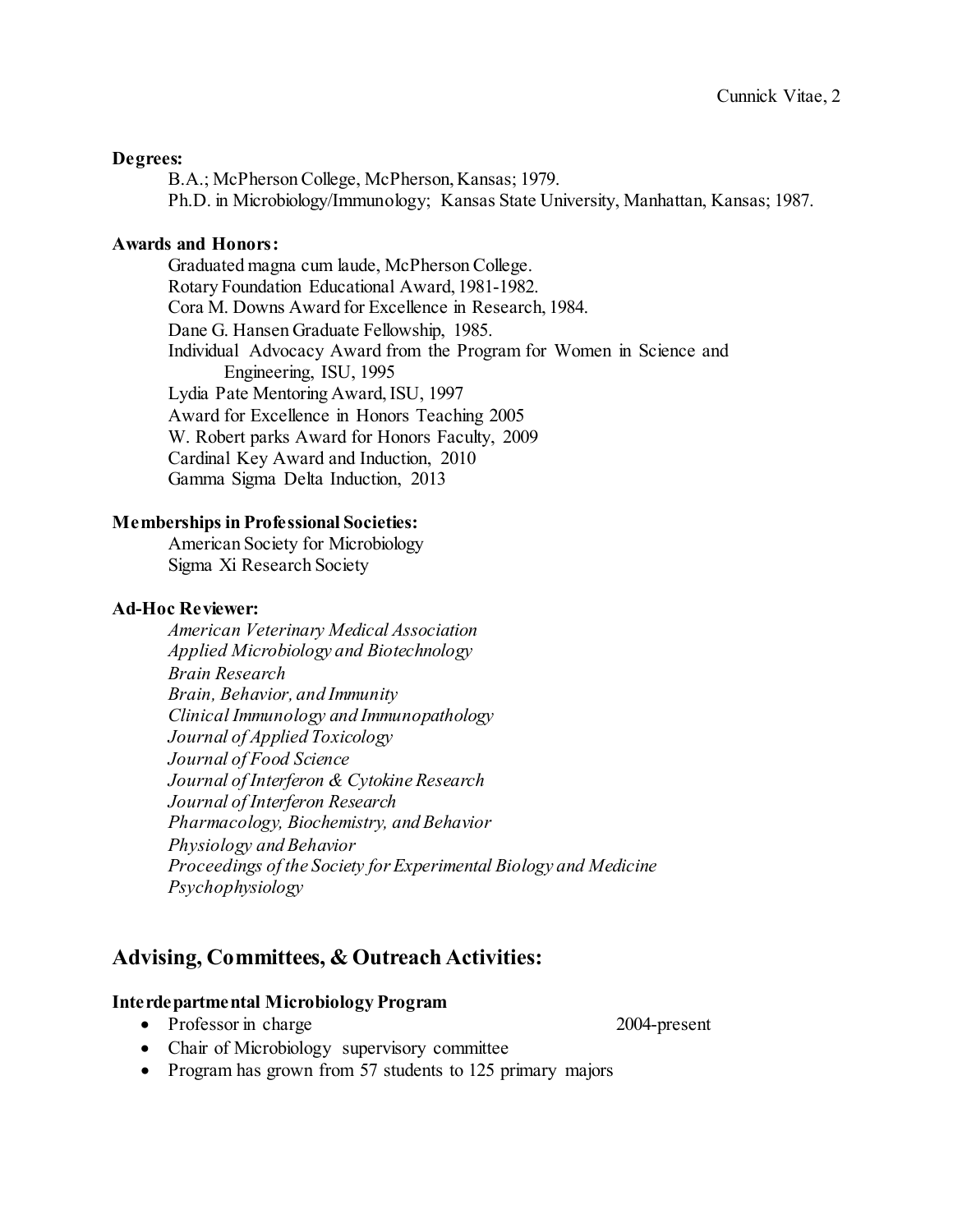#### **Academic Advisor in the Microbiology Program** 1991-present

- 20-48 advisees annually over the past 10 years
- Experience Iowa State (EIS)
	- o Lead for 25% of scheduled meeting until 2017, now lead for 10%
	- o met with parents and prospective students
- Summer Orientation for new students
	- o 2 out of past 16 years-full responsibility
	- o 6 out of past 16 years-shared (10%) responsibility
- Coordinate Micro 451: Microbiology Senior Survey 2011-present
	- o This is an "R" credit course in which presentations on career opportunities from professionals in various microbiology areas, resumes, interviews, financial literacy, graduate school applications are presented for students to prepare them for "Real World" opportunities

### Undergraduate Microbiology Club Advisor 1997-present

- 15-25 active participants annually
- Facilitate annual Microbiology High School Workshop
	- o Host 40-64 high school students each fall for full day activities
- Facilitate annual trip to ASM (American Society for Microbiology) meeting
- Facilitate annual VEISHA displays 1997-2014

### **Outreach Workshop Activities to Promote Microbiology**

- Microbiology High School Workshop 1998- present o Annual event each fall for full day
	- o "Murder Mystery" Ouchterlony Lab Activity [4 times during the day] &
	- $\circ$  "The good the bad and the smelly" -overview of Microbiology + Epidemiology activity on "Spread of Disease"
- Central High School- Case Studies 2010-2019
	- o Annual event for 25-32 Central High School students
	- o Lab set up for 16 microbiology cases to instruct students on Gram stain and diagnostic testing
- Science Bound Microbiology Workshops 2001-present
	- o Host 16 high school students from under-represented populations in Iowa<br>
	o Hands on workshop every other year 2001-2016, annually 2017-pres
	- every other year 2001-2016, annually 2017-present
	- o Assisted with additional workshops (2) 2019
- Agriculture Discovery Days-<br>
Summer 2010- present
	- o Present 3 different hands on sessions for 12-16 high school students attending USDA Program
	- o "Antigen:antibody session"
	- o "Bacteriology Session"
	- o "Use of microscopes session"

- 
- 
- 
- 
- 
- 
-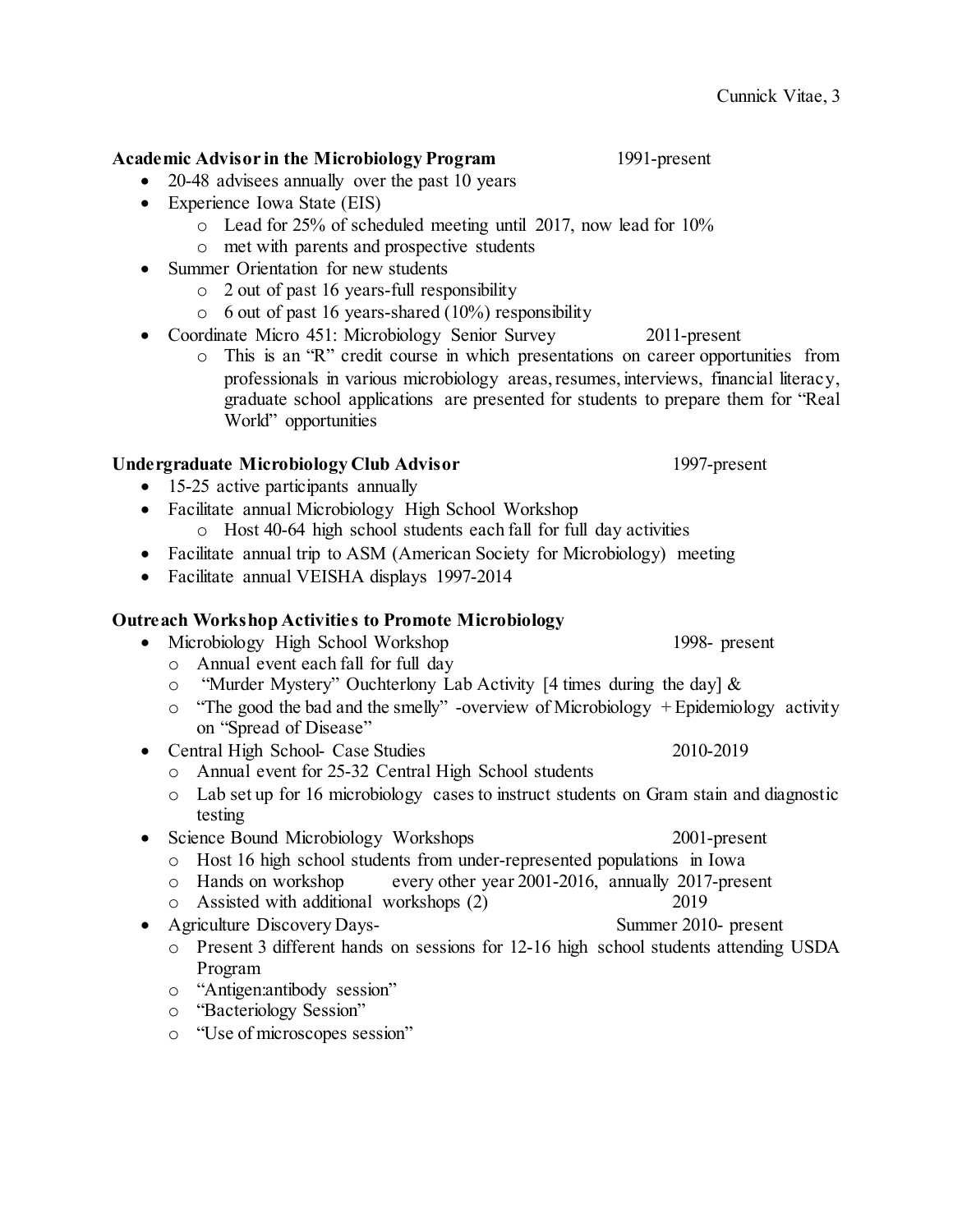# **Honors Program CALS** 2000-present **Chair, CALS** 2000-2002; 2004-2017 • Lead orientation meetings [2-4] each semester for new honors students • Review program of study forms • Review Honors Project Proposals and provide feedback • Coordinate the review of Honors Project Poster presentations **Diversity Activities** • CALS Diversity Committee: Member 1998-present • Coordinate AGEP-CIRTL Training for Animal Science Faculty Spring 2019 • Coordinate AGEP-CIRTL Training for Graduate Students Fall 2018 • Animal Science Committee on Diversity, Equity & Inclusion Dec 2017 *Established* o Chair of committee 2017-present o Arrange presentations to promote a more inclusive environment for students, staff, and faculty • NCORE Presentation: "Creating Inclusive Curriculum & Pedagogy June 2016

**ISU Radiation Safety Committee 2014-present** • Chair 2019-present

# **Publications(refereed manuscripts):**

Boettcher AN, Li Y, Ahrens AP, Kiupel M, Byrne KA, Loving CL, Cino-Ozuna AG, Wiarda JE, Adur M, Schultz B, Swanson JJ, Snella EM, Ho CS, Charley SE, Kiefer ZE, **Cunnick JE**, Putz EJ, Dell'Anna G, Jens J, Sathe S, Goldman F, Westin ER, Dekkers JCM, Ross JW, Tuggle CK. Novel Engraftment and T Cell Differentiation of Human Hematopoietic Cells in *ART* -/- *IL2RG* - /*<sup>Y</sup>* SCID Pigs. Front Immunol. 2020 Feb 6;11:100. doi: 10.3389/fimmu.2020.00100. eCollection 2020.

Boettcher AN, **Cunnick JE**, Powell EJ, Egner TK, Charley SE, Loving CL, Tuggle CK. Porcine signal regulatory protein alpha binds to human CD47 to inhibit phagocytosis: Implications for human hematopoietic stem cell transplantation into severe combined immunodeficient pigs. *Xenotransplantation.* 2019 Mar;26(2):e12466. doi: 10.1111/xen.12466. Epub 2018 Oct 12.

Boettcher AN, Loving CL, **Cunnick JE**, Tuggle CK. Development of Severe Combined Immunodeficient (SCID) Pig Models for Translational Cancer Modeling: Future Insights on How Humanized SCID Pigs Can Improve Preclinical Cancer Research. *Front Oncol.* 2018 Nov 30;8:559. doi: 10.3389/fonc.2018.00559. eCollection 2018. PubMed PMID: 30560086; PubMed Central PMCID: PMC6284365.

Powell EJ, Charley S, Boettcher AN, Varley L, Brown J, Schroyen M, Adur MK, Dekkers S, Isaacson D, Sauer M, **Cunnick J**, Ellinwood NM, Ross JW, Dekkers JC, Tuggle CK. Creating effective biocontainment facilities and maintenance protocols for raising specific pathogen-free, severe combined immunodeficient (SCID) pigs. *Lab Anim.* 2018 Jan 1:23677217750691. doi: 10.1177/0023677217750691. [Epub ahead of print]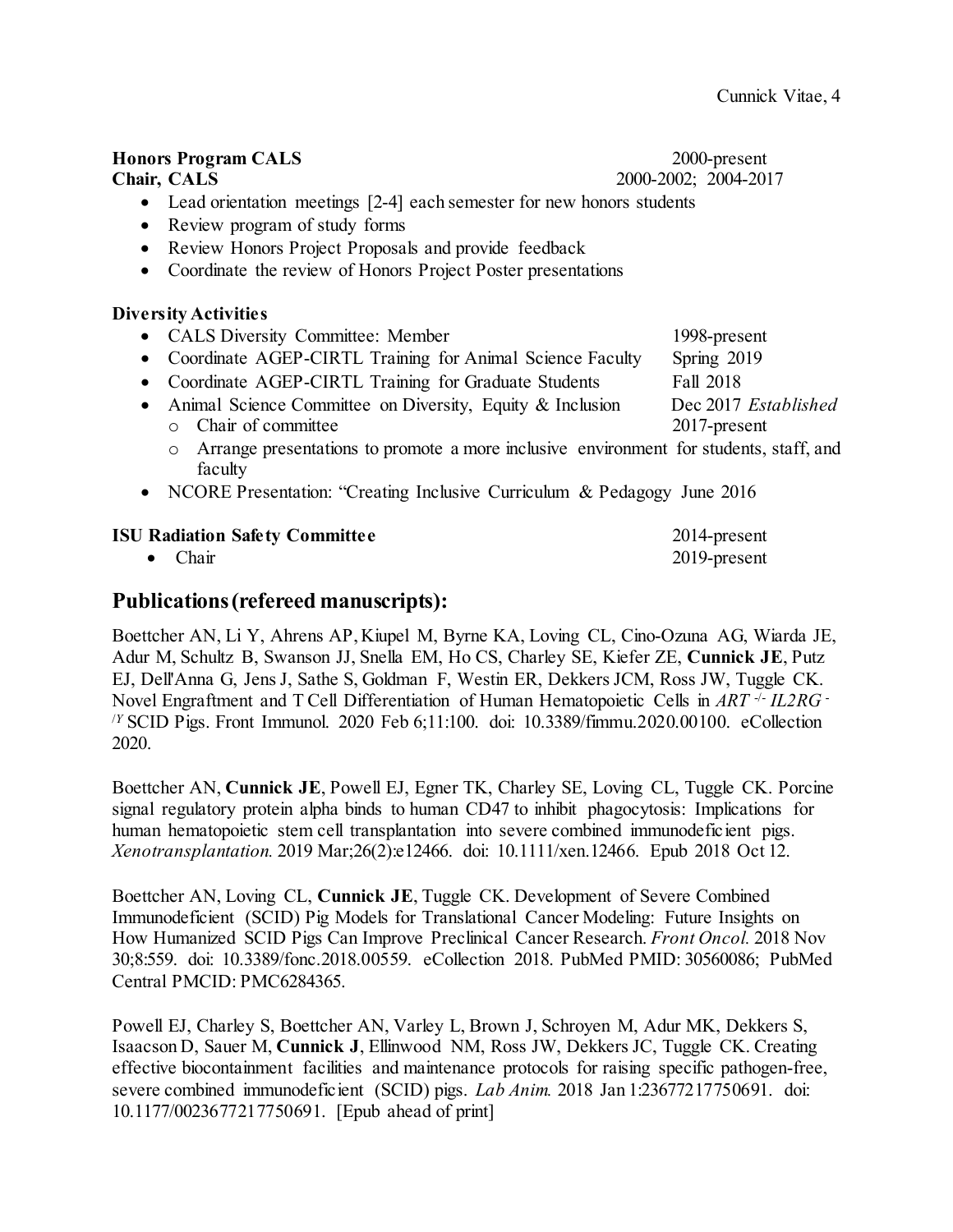Powell EJ, **Cunnick JE**, Tuggle CK. SCID pigs: An emerging large animal NK model. *J Rare Dis Res Treat.* 2017;2(3):1-6. Epub 2017 Apr 18.

Powell E, **Cunnick JE,** Knetter SM, Loving CL, Waide EH, Dekkers CM, Tuggle CK. NK cells are intrinsically functional in pigs with Severe Combined Immunodeficiency (SCID) caused by spontaneous mutations in the Artemis gene. 2016 *Vet Immunol Immunopathol*. Jul;175:1-6. doi: 10.1016/j.vetimm.2016.04.008. Epub 2016 Apr 19.

Nahampun HN, Bosworth B, **Cunnick J**, Mogler M, Wang K. Expression of H3N2 nucleoprotein in maize seeds and immunogenicity in mice. *Plant Cell Rep.* 2015 Jun;34(6):969- 80. doi: 10.1007/s00299-015-1758-0. Epub 2015 Feb 13.

Palacios MG, **Cunnick JE**, Bronikowski AM. Complex interplay of body condition, life history, and prevailing environment shapes immune defenses of garter snakes in the wild. *Physiol Biochem Zool.* 2013 Sep-Oct;86(5):547-58. doi: 10.1086/672371. Epub 2013 Aug 14.

Palacios MG, **Cunnick JE**, Winkler DW, Vleck CM. Interrelations among immune defense indexes reflect major components of the immune system in a free-living vertebrate. *Physiol Biochem Zool.* 2012 Jan-Feb;85(1):1-10. Epub 2011 Dec 12.

Karaman S, **Cunnick J**, Wang K. Expression of the cholera toxin B subunit (CT-B) in maize seeds and a combined mucosal treatment against cholera and traveler's diarrhea. *Plant Cell Rep.* 2012 Mar;31(3):527-37. Epub 2011 Sep 22.

Lay DC Jr, Kattesh HG, **Cunnick JE**, Daniels MJ, Kranendonk G, McMunn KA, Toscano MJ, Roberts MP. Effect of prenatal stress on subsequent response to mixing stress and a lipopolysaccharide challenge in pigs. *J Anim Sci.* 2011 Jun;89(6):1787-94. doi: 10.2527/jas.2010-3612.

Wiegand BR, Pompeu D, Thiel-Cooper RL, **Cunnick JE**, Parrish FC Jr. Immune response and blood chemistry of pigs fed conjugated linoleic acid. *J Anim Sci*. 2011 May;89(5):1588-94. doi: 10.2527/jas.2009-2722.

Wu, X., Kohut, M., **Cunnick J**., Bailey, T., Hendrich S. Deoxynivalenol suppresses circulating and splenic leukocyte subpopulations in BALB/c mice: dose response and time course. *Food Addit Contam Part A Chem Anal Control Expo Risk Assess.* 2009 Jul;26(7):1070-80.

Senchina DS, McCann DA, Flinn GN, Wu L, Zhai Z, **Cunnick JE**, Wurtele ES, Kohut ML. *Echinacea tennesseensis* ethanol tinctures harbor cytokine- and proliferation-enhancing capacities *Cytokine* 2009 May;46(2):267-72. Epub 2009 Mar 14.

Zhai Z, Haney DM, Wu L, Solco AK, Murphy PA**,** Wurtele ES, Kohut ML, **Cunnick JE**. Alcohol extract of *Echinacea pallida* reverses stress-delayed wound healing in mice. *Phytomedicine*. Jun;16(6-7):669-78; 2009. Epub 2009 Mar 20.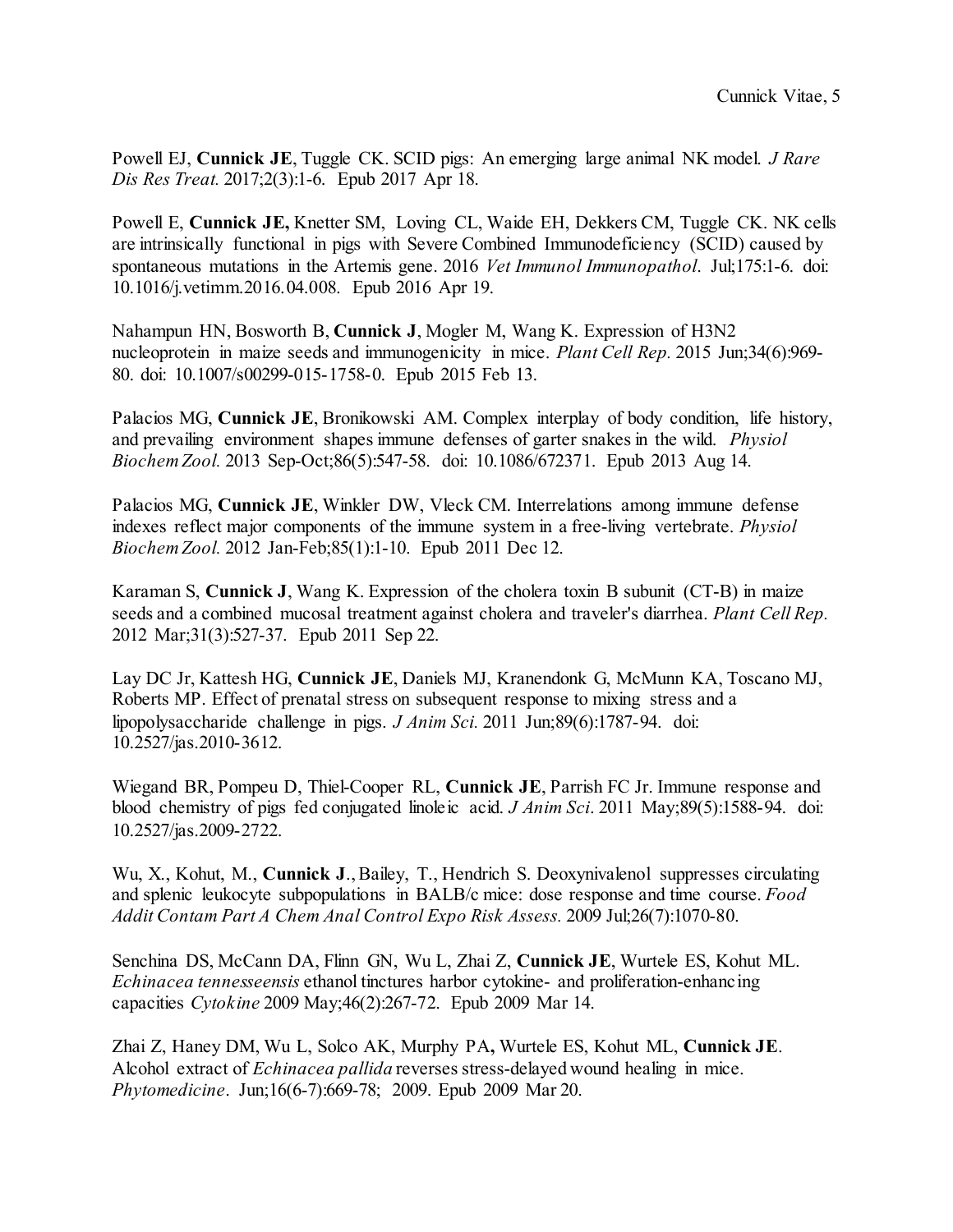Palacios MG, **Cunnick JE**, Vleck D, Vleck CM. Ontogeny of innate and adaptive immune defense components in free-living tree swallows, *Tachycineta bicolor*. *Dev Comp Immunol.* 2009 Apr;33(4):456-63. Epub 2008 Oct 9.

Zhai Z, Solco A, Wu L, Wurtele ES, Kohut ML, Murphy PA, **Cunnick JE**. Echinacea increases arginase activity and has anti-inflammatory properties in RAW 264.7 macrophage cells, indicative of alternative macrophage activation. *J Ethnopharmacol*. 122: 76-85; 2009. Epub 2008 Dec 7.

Lay DC, Kattesh HG, **Cunnick JE**, Daniels MJ, McMunn KA, Toscano MJ, Roberts MP Prenatal stress on pig development and response to weaning. *J Anim Sci.* 2008 Jun;86(6):1316- 24. Epub 2008 Feb 13.

Zhai Z, Haney D, Wu L, Solco A, Murphy PA, Wurtele ES, Kohut ML, & **Cunnick JE**. Alcohol extracts of Echinacea inhibit production of NO and TNF-α by macrophages *in vitro. Food and Agricultural Immunology* 18(3): 221 – 236; 2007*.*

Zhai Z, Liu Y, Wu L, Senchina DS, Wurtele ES, Murphy PA, Kohut ML, **Cunnick JE**. Enhancement of innate and adaptive immune functions by multiple Echinacea species. *J Medicinal Foods* 10 (3): 423-434; 2007.

Wu X, Murphy P, **Cunnick J**, Hendrich. Synthesis and characterization of deoxynivalenol glucuronide: Its comparative immunotoxicity with deoxynivalenol. *Food Chem Toxicol*. 2007 Oct;45(10):1846-55. Epub 2007 Apr 11.

Palacios MG, **Cunnick JE**, Winkler DW, Vleck CM. Immunosenescence in some but not all immune components in a free-living vertebrate, the tree swallow. *Proc R. Soc Biol* 274:951-957; 2007. Epub 2007 Jan 23.

Beyer AJ, Umble AN, Wang K, **Cunnick JE**. Low dose exposure and immunogenicity of transgenic maize expressing the *Escherichia coli* heat-labile toxin B subunit. *Environmental Health Perspectives* 115(3): 354-360; 2007. Epub 2006 Dec 19).

[Kohut ML, McCann DA, Russell DW, Konopka DN,](http://www.ncbi.nlm.nih.gov/entrez/query.fcgi?db=pubmed&cmd=Retrieve&dopt=AbstractPlus&list_uids=16504463&query_hl=1&itool=pubmed_docsum) **Cunnick JE**, Franke WD, Castillo MC, [Reighard AE, Vanderah E.](http://www.ncbi.nlm.nih.gov/entrez/query.fcgi?db=pubmed&cmd=Retrieve&dopt=AbstractPlus&list_uids=16504463&query_hl=1&itool=pubmed_docsum) Aerobic exercise, but not flexibility/resistance exercise, reduces serum IL-18, CRP, and IL-6 independent of beta-blockers, BMI, and psychosocial factors in older adults. *Brain Behav Immun*. 2006 May;20(3):201-9. Epub 2006 Feb 28.

Karaman S, **Cunnick J**, Wang K. Analysis of Immune Response in Young and Aged Mice Vaccinated With Corn-Derived Antigen Against *Escherichia coli* Heat-Labile Enterotoxin. *Mol Biotechnol.* Jan;32(1):31-42, 2006.

Kohut ML, Lee W, Martin A, Arnston B, Russell DW, Ekkekakis P, Yoon KJ, Bishop A, **Cunnick JE**. The exercise-induced enhancement of influenza immunity is mediated in part by improvements in psychosocial factors in older adults. *Brain Behav Immun*. Jul;19(4):357-66, 2005.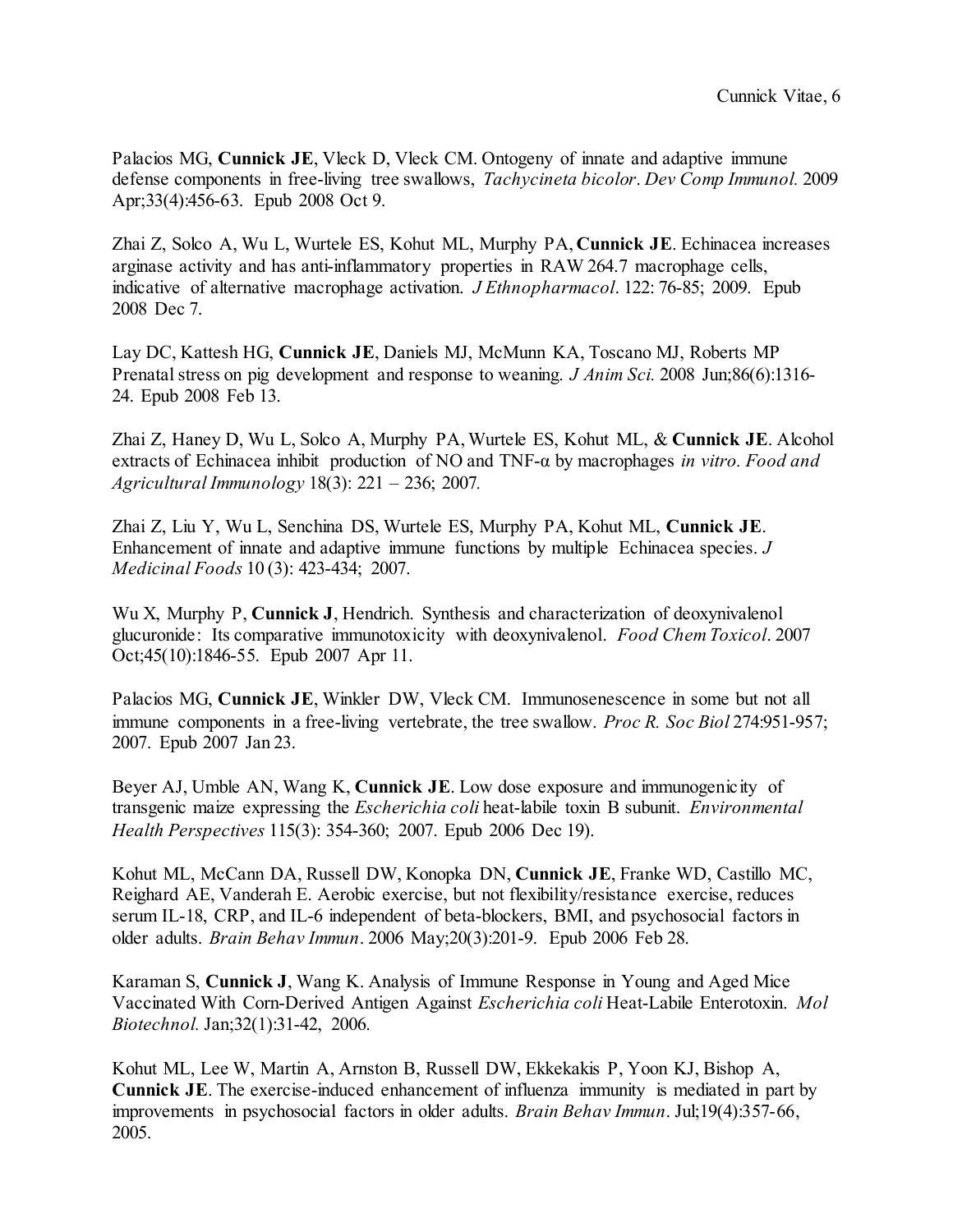Khoo C, **Cunnick J**, Friesen K, Gross KL, Wedekind K, Jewell DE. The role of supplementary dietary antioxidants on immune response in puppies. *Vet Ther*. Spring;6(1):43-56, 2005.

Senchina DS, McCann DA, Asp JM, Johnson JA, **Cunnick JE**, Kaiser MS, Kohut ML. Changes in immunomodulatory properties of Echinacea spp. root infusions and tinctures stored at 4 degrees C for four days. *Clin Chim Acta*. May;355(1-2):67-82, 2005.

Kohut ML, Arntson BA, Lee W, Rozeboom K, Yoon KJ, **Cunnick JE**, McElhaney J. Moderate exercise improves antibody response to influenza immunization in older adults. *Vaccine.* Jun 2;22(17-18):2298-306, 2004.

Kohut ML, Thompson JR, Lee W, **Cunnick JE**. Exercise training-induced adaptations of immune response are mediated by beta-adrenergic receptors in aged, but not young mice. *J Appl Physiol.* 96(4):1312-22. (Epub 2003), 2004.

Kohut ML, Cooper MM, Nickolaus MS, Russell DR, **Cunnick JE**. Exercise and psychosocial factors modulate immunity to influenza vaccine in elderly individuals. *J Gerontol A Biol Sci Med Sci*. Sep;57(9):M557-62, 2002.

Lee S-O, Liu H, **Cunnick JE**, Murphy PA, Hendrich S. Menhaden oil inhibited γglutamyltransferase-positive altered hepatic foci in female Sprague-Dawley rats*. Nutrition and Cancer* 44:71-79, 2002.

Chikwamba R, **Cunnick J**, Hathaway D, McMurray J, Mason H, and Wang K. A functional antigen in a practical crop: Maize derived LT-B protects mice against *Escherichia coli* heat labile enterotoxin (LT) and cholera toxin (CT). *Transgenic Research* 11(5):479-93, 2002.

Liu H, Lu Y, Haynes JS, **Cunnick JE**, Murphy P, Hendrich S. Reaction of fumonisin with glucose prevents promotion of hepatocarcinogenesis in female F344/N rats while maintaining normal hepatic sphinganine/sphingosine ratios. *J Agric Food Chem*. 2001 Aug;49(8):4113-21.

Liu H, **Cunnick JE**, Hendrich S. Opposing effects of prostaglandin E2 and F2 $\alpha$  on rat liverassociated natural killer cell activity in vitro. *Prostaglandin Leukotrienes and Essential Fatty Acids* 63: 153-158, 2000.

Hohenshell LM, **Cunnick JE**, Ford SP, Kattesh HG, Zimmerman DR, Wilson ME, Matteri RL, Carroll JA, and Lay DC. Few differences found between early- and late-weaned pigs raised in the same environment. *J Anim Sci* 78:38-49; 2000.

Sonea IM, Harkins K, Wannemuehler MJ, Jergens AE, Merten EA, Sacco RE, **Cunnick JE.**Flow cytometric analysis of canine colonic mucosal lymphocytes from endoscopically obtained biopsy specimens. *Am J Vet Res.:* 60(3):346-53; 1999.

Zhang Y, Song TT, **Cunnick JE**, Murphy PA, Hendrich S. Daidzein and genistein glucuronides in vitro are weakly estrogenic and activate human natural killer cells at nutritionally relevant concentrations*. J Nutr.:* 129(2):399-405; 1999.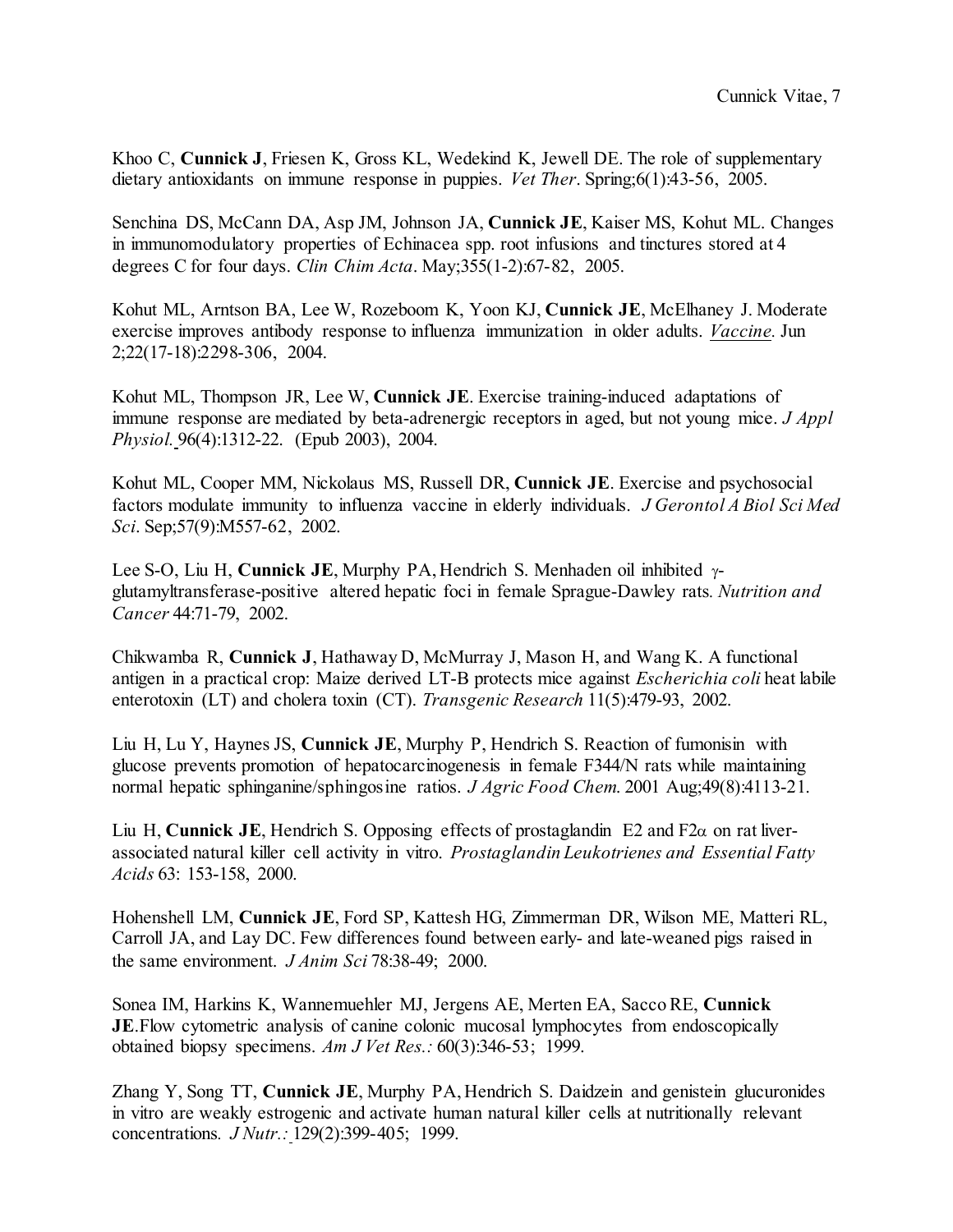Douglas MW, **Cunnick JE**, Pekas JC, Zimmerman DR, von Borell EH. Impact of feeding regimen on behavioral and physiological indicators for feeding motivation and satiety, immune function, and performance of gestating sows. *J Anim Sci*.:76(10):2589-95, 1998.

Chou SH, Kojic L, **Cunnick JE**. Evidence for the involvement of catecholamine in the 2-DGinduced immunomodulatory effects in spleen. *Brain Behav Immunity* 11, 79-93, 1997.

Lu Z, Dantzer WR, Hopmans EC, Prisk V, **Cunnick JE**, Murphy PA, Hendrich S. Reaction with fructose detoxifies fumonisin B1 while stimulating liver-associated natural killer cell activity in rats. *Jr Ag Food Chem* 45, 803-809, 1997.

Chou SH, Kojic L, Nordyke Messingham K, **Cunnick JE**. Characterization of the effect of 2 deoxy-D-glucose on the immune system. *Brain Behav Immunity* 10, 399-416, 1996.

Goodwin JL, Uemura E, and **Cunnick JE**. Microglial release of nitric oxide by the synergistic action of ß-amyloid and IFN-γ. *Brain Research*, 692: 207-214; 1995.

Hughes RA, **Cunnick JE**, and Kojic LD. Cocaine during embryogenesis alters social, defensive, and immunologic responses in an avian model independent of maternal influences. *Experimental and Clinical Psychopharmacology*, 2:396-404, 1994.

Johnson, RW, von Borell E, Anderson LL, Kojic LD, **Cunnick JE**. "Intracerebroventricular injection of corticotropin-releasing hormone in the pig: Acute effects on behavior, adrenocorticotropin secretion, and immune suppression." *Endocrinology,*135:642-648; 1994.

**Cunnick JE**, Kojic L, and Hughes RA. "Stress-induced changes in immune function are associated with increased production of an interleukin-1-like factor in young domestic fowl." *Brain, Behavior, and Immunity*, 8:123-136; 1994.

Cunnick, J.E. and D. Takemoto. Bitter melon (*Momordica charantia*). *Journal of Naturopathic Medicine.* 4:16-21; 1993.

Sonnenfeld G, **Cunnick JE**, Armfield AV, Wood PG, and Rabin BS. "Stress-induced alterations in interferon production and class II histocompatibility antigen expression." *Brain, Behavior, and Immunity* 6:170-178; 1992.

Cohen S, Kaplan JR, **Cunnick JE**, Manuck SB, Rabin BS. "Chronic social stress, affiliation and cellular immune response in nonhuman primates." Psychological Science, 3:301-304; 1992.

**Cunnick JE**, Cohen S, Rabin B, Carpenter B, Manuck S, and Kaplan J. "Alterations in specific antibody production due to rank and social instability." *Brain, Behavior, and Immunity* 5:357- 369; 1991.

**Cunnick JE**, Lysle DT, Armfield A, and Rabin BS. "Stressor-induced changes in mitogenic activity are not associated with decreased IL-2 production or changes in lymphocyte subsets." *Clinical Immunology and Immunopathology*, 60:419-429; 1991.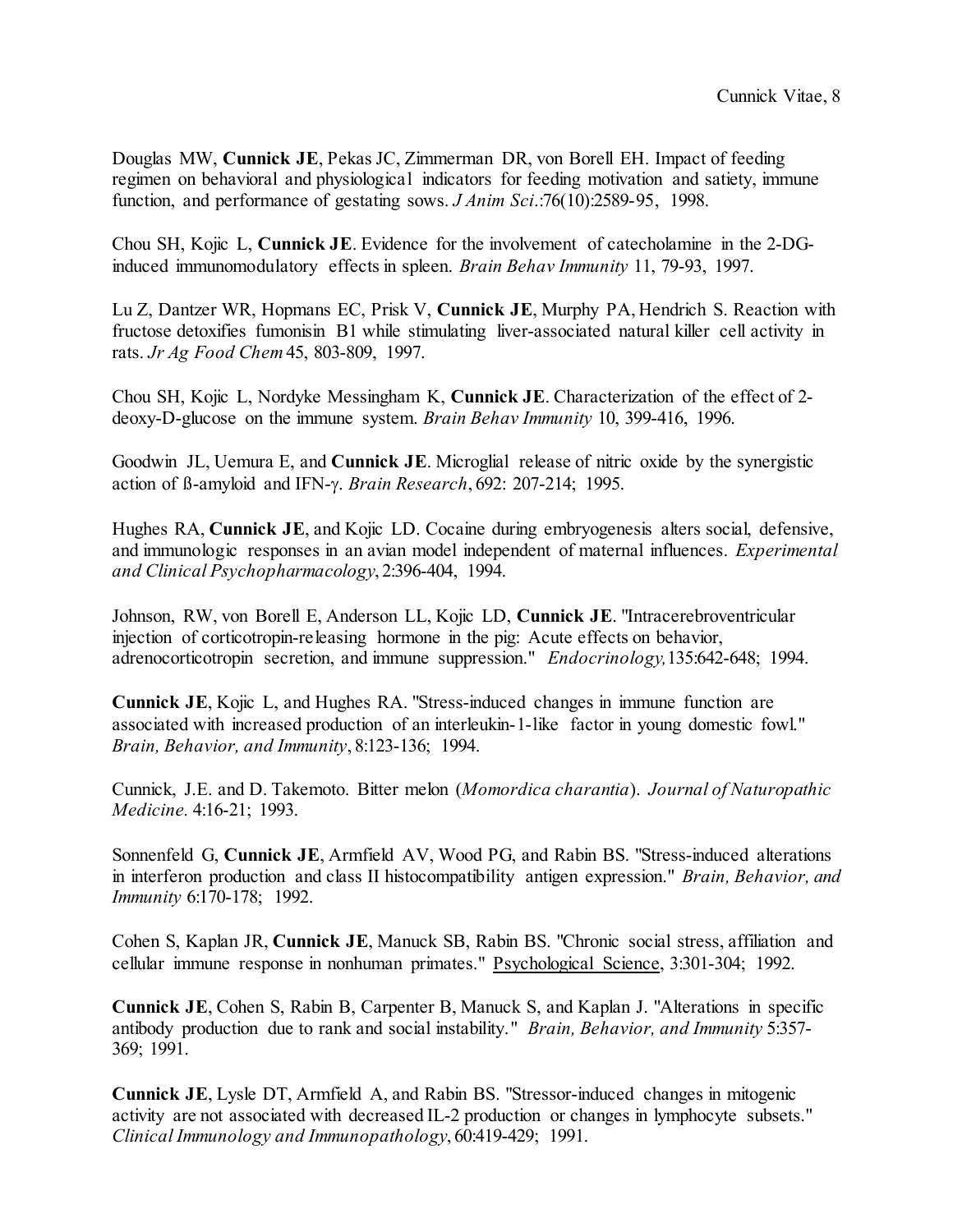Lysle DT, **Cunnick JE**, and Maslonek KA. "Pharmacological manipulation of immune alterations induced by an aversive conditioned stimulus: Evidence for a β-adrenergic receptormediated Pavlovian conditioning process." *Behavioral Neuroscience* 105:443-449; 1991.

Antelman SM, **Cunnick JE**, Lysle DT, Caggiula AR, Knopf S, Kocan DJ, Rabin BS, and Edwards DJ. "Immobilization 12 days (but not one hour) earlier enhanced 2-deoxy-D-glucoseinduced immunosuppression: Evidence for stressor-induced time-dependent sensitization of the immune system." *Progress in Neuro-Psychopharmacology & Biological* Psychiatry 14: 579-590, 1990.

Lysle DT, **Cunnick JE**, and Rabin BS. "Stressor-induced alteration of lymphocyte proliferation in mice: Evidence for enhancement of mitogenic responsiveness." *Brain, Behavior and Immunity* 4:269-277, 1990.

**Cunnick JE**, Lysle DT, Kucinski BJ, and Rabin BS. "Evidence that shock-induced immune suppression is mediated by adrenal hormones and peripheral β-adrenergic receptors." *Pharmacology, Biochemistry, and Behavior* 36:645-651; 1990.

Lysle DT, **Cunnick JE**, Kucinski BJ, Fowler H, and Rabin BS. "Characterization of immune alterations induced by conditioned aversive stimuli." *Psychobiology* 18:220-226; 1990.

**Cunnick JE**, Sakamoto K, Chapes SK, Fortner GW, and Takemoto DJ. "Induction of tumor cytotoxic immune cells using an extract of the bitter melon (Momordica charantia)." *Cellular Immunology* 126:278-289; 1990.

Montgomery DA, **Cunnick JE**, Coulter MJ, Sinai- Zingde G, Takemoto DJ and Hua DH. "Synthesis and in-vitro cytotoxic activity of phenyl-amino-4-(p-toluenesulfinyl)-trans1,5 hexadiene." *Leukemia Research* 12(7):591-596; 1988.

Lysle DT, **Cunnick JE**, Wu R, Caggiula AR, Wood P, and Rabin BS. "2-deoxy-D-glucose modulation of T-lymphocyte reactivity: Differential effects on lymphoid compartments." *Brain, Behavior, and Immunity* 2:212-221; 1988.

**Cunnick JE**, Lysle DT, Armfield A, and Rabin BS. "Shock-induced modulation of lymphocyte responsiveness and natural killer activity: Differential Mechanisms of induction." *Brain, Behavior, and Immunity* 2:102-113; 1988.

Lysle DT, **Cunnick JE**, Fowler H, and Rabin BS. "Pavlovian conditioning of shock-induced suppression of lymphocyte reactivity: Acquisition, extinction, and preexposure effects." *Life Sciences* 42:2185-2194; 1988.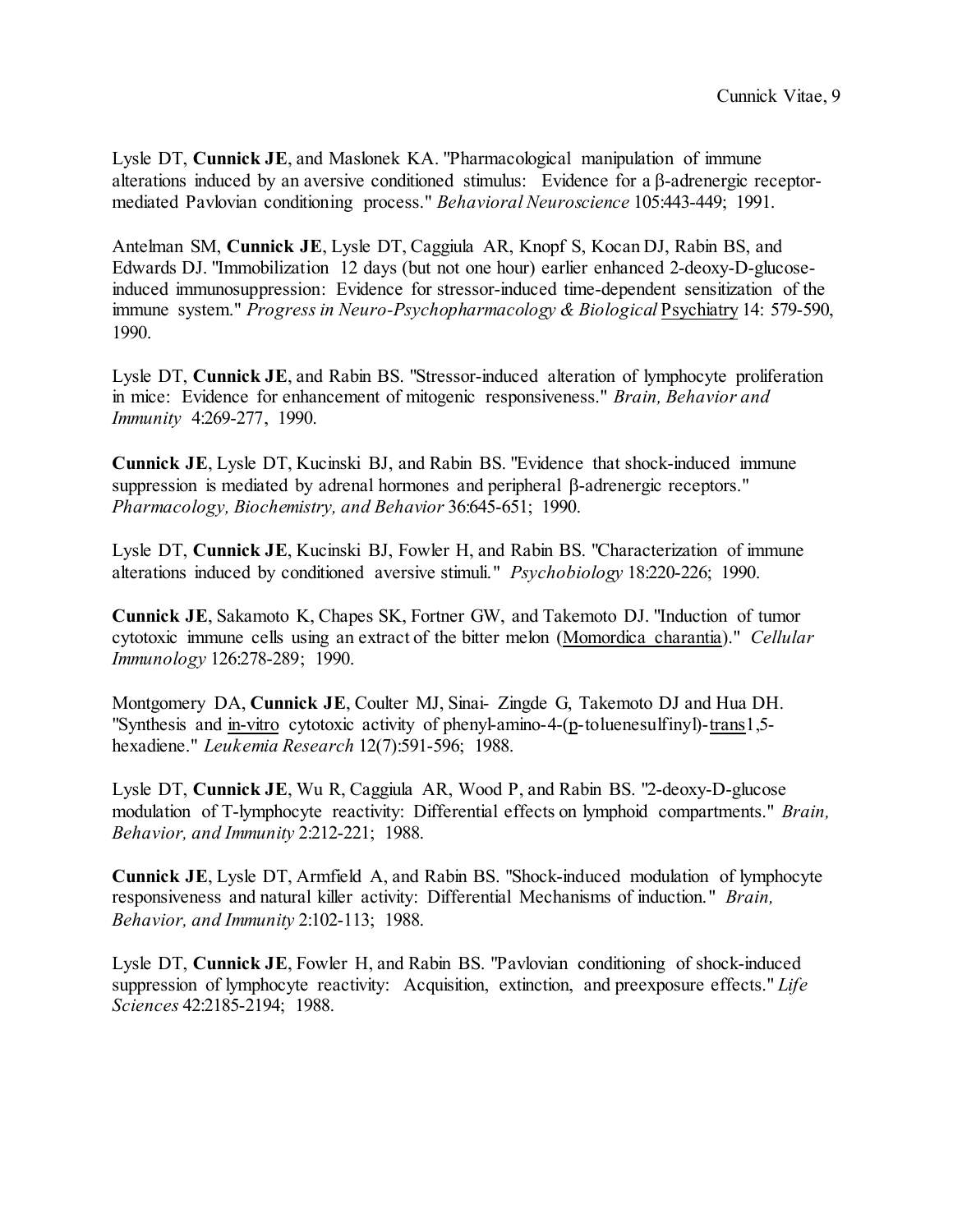## **Book Chapters and Requested Articles(non-refereed):**

Wang K, Chikwamba R, **Cunnick JE**. "Plant-based edible vaccines." In S. H. E. Kaufman (ed), Novel Vaccination Strategies .Wiley-VCH Publishing, Weinheim, Germant. P385-410 (2004).

J. E. Cunnick. Psychological and Physical Reaction to Swine Odor: Implications for Health. In Proceedings of the American Association of Swine Practitioners 27th Annual Meeting, Nashville, TN, 1996. pp 385-388.

J. E. Cunnick. Implications of environmental odor on psychological status and health. In New knowledge in livestock odor. Proceedings for the International Livestock Odor Conference '95, Ames, IA., 1995. pp156-159.

J. E. Cunnick, D. T. Lysle, B. J. Kucinski, and B. S. Rabin. "Stress-induced alteration of immune function: Diversity of effects and mechanisms." In N. Fabris, B. D. Jankovic, and N. H. Spector (Eds.), Ontogenetic and Phylogenetic Mechanisms of Neuroimmunomodulation. Annals New York Academy of Science 650:283-287; 1992.

D. T. Lysle and J. E. Cunnick. "Stress-induced alterations of immune function: Animal models." Clinical Immunology Newsletter 12:177-183; 1991.

D. T. Lysle, J. E. Cunnick, B. J. Kucinski, H. Fowler and B. S. Rabin. "Facilitation of conditioned emotional response learning by the immune system." In R. C. A. Frederickson (Ed.), Peripheral signalling of the brain: Role neuro-immune interactions and learning and memory, Hogrefe and Huber International Publishers, Ontario, Canada, pp. 461-466; 1991.

D. T. Lysle, J. E. Cunnick, and B. S. Rabin. "Stress-Induced Alterations of Immunity in Rodents." In N. Plotnikoff, A. Murgo, R. Faith, and J. Wybran (Ed.), Stress and Immunity, CRC Press, Boca Raton, Florida, 1991.

B. S. Rabin, S. Cohen, R. Ganguli, D. T. Lysle, and J. E. Cunnick. "Bidirectional interaction between the central nervous system and immune system." Critical Reviews in Immunology 9: 279-312, CRC Press, 1989.

B. S. Rabin, R. Ganguli, D. T. Lysle, and J. E. Cunnick. "Interaction between the brain and the immune system." In P. E. Bigazzi, G. Wick, and K. Wicher (Eds.), Organ-Specific Autoimmunity, Marcel-Dekker, Inc., NY, 1990.

B. S. Rabin, D. T. Lysle, and J. E. Cunnick. "Stress and the immune system." In H. F. Krause (Ed.), Otolaryngic Allergy and Immunology, W. B. Saunders, Co., Philadelphia, PA, 1989.

J.E. Cunnick, D.T. Lysle, A. Armfield and B.S. Rabin. "Shock induced immunosuppression: Naltrexone sensitive and insensitive parameters." In O. Zinder and S. Bresnitz (Eds.), UCLA Symposia on Molecular and Cellular Biology, Molecular Biology Stress, Vol 97. Alan R. Liss, Inc., New York, NY; 1989.

B. S. Rabin, J. E. Cunnick and D. T. Lysle. "Alteration of the immune system by housing." Advances in Health 5:15-25; 1988.

B. S. Rabin, R. Ganguli, J. E. Cunnick and D. T. Lysle. "The central nervous system-immune system relationship." In Deodhar, S. (Ed.), Clinics in Laboratory Medicine, W. B. Saunders, 1988.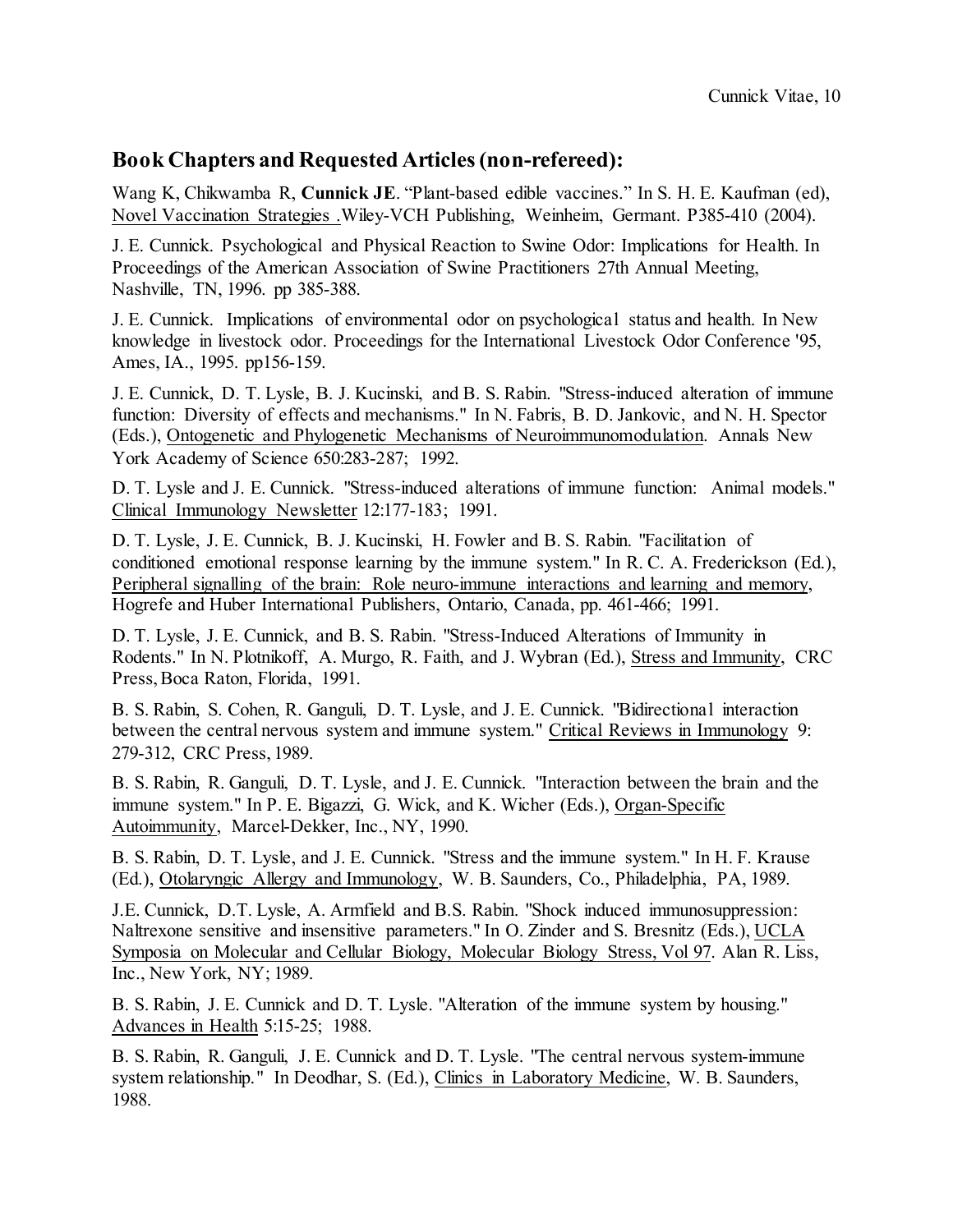### **Published Reports and Proceedings:**

Adeline N. Boettcher, Joan E. Cunnick, Ellis J. Powell, Timothy K. Egner, Sara E. Charley, Crystal L. Loving and Christopher K. Tuggle. Porcine SIRPA binds to human CD47 to inhibit phagocytosis: Implications for human hematopoietic stem cell transplantation into severe combined immunodeficient (SCID) pigs. J Immunol May 1, 2018, 200 (1 Supplement) 59.11

C.M.Grieshop, T. S. Stahly R.C. Ewan, B.J. Nonnecke, J.E.Cunnick. Effect of Gestational Folic Acid Supplementation on Offspring Immune Organ Development and Postnatal Immune Response. 1998 ISU Swine Research Report, ASL-R1562.

Shabalovskaya, S, Anderegg J, and **Cunnick J**. X-ray spectroscopic and in vitro study of porous TiNi. In: Pelton A, Hodgson D, Russel S, Duerig T, editors. Proceedings of the SMST, Asilomar CA, March 1997; 401-406.

Cunnick, J. E., SH Chou, and D. Mergen. Irradiation of biologics for the inactivation of virus. A Report to Iowa Industries from ISU Extension to Business and Industry, July 1996.

Cunnick, J. E. and D. Mergen. Irradiation of chicken bursae and serum. A Report to Iowa Industries from ISU Extension to Business and Industry, July 1996.

Cunnick, J. E. and D. Mergen. Irradiation of lipopolysaccharide (Endotoxin). A Report to Iowa Industries from ISU Extension to Business and Industry, July 1996.

Douglas, M. W., D. R. Zimmerman, J. E. Cunnick, J. C. Pekas, and R. L. Hruska. Effects of feeding regimen on the performance, immune function and behavior of gestating sows. 1995 ISU Swine Research Report. ASL-R1261, 1996.

Shabalovskaya, S, **Cunnick J**, Anderegg J, Harmon B, Sachdeva R. Preliminary data on *in vitro* studeis of proliferation rat spleen cell response to Ni-Ti surface characterized using ESCA analysis. In: Pelton A, Hodgson D, Duerig T, editors. Proceedings of the SMST, Asilomar CA, March 1994; 209-215.

von Borell, E., R. Johnson, L. Anderson, J. Cunnick, and L. Kojic. The role of corticotropinreleasing hormone (CRH) in mediating the effects of stress in the pig. 1993 ISU Swine Research Report. ASL-R1083, 1993.

Johnson, R. W., E. von Borell, L. L. Anderson, J. Cunnick,and L. Kojic. A technique for studying the neurophysiologic control of the stress response in pigs. 1992 ISU Swine Research Report. ASL-R964, 1992.

### **Teaching Laboratory Manuals:**

"Immunology Laboratory Manual: A course pack for Micro 475L". This 78 page manual is updated and printed annually by Copy Works for use by students enrolled in the Immunology Laboratory.

"ISU Microbiology Club Workshop." This 32 page workshop guide is updated and printed annually by the ISU Copy Center for use by high school students attending the fall microbiology workshop. It contains background information and laboratory information for students to conduct staining, diagnostics, DNA extraction and a forensic murder mystery using a combination of antibody and PCR techniques.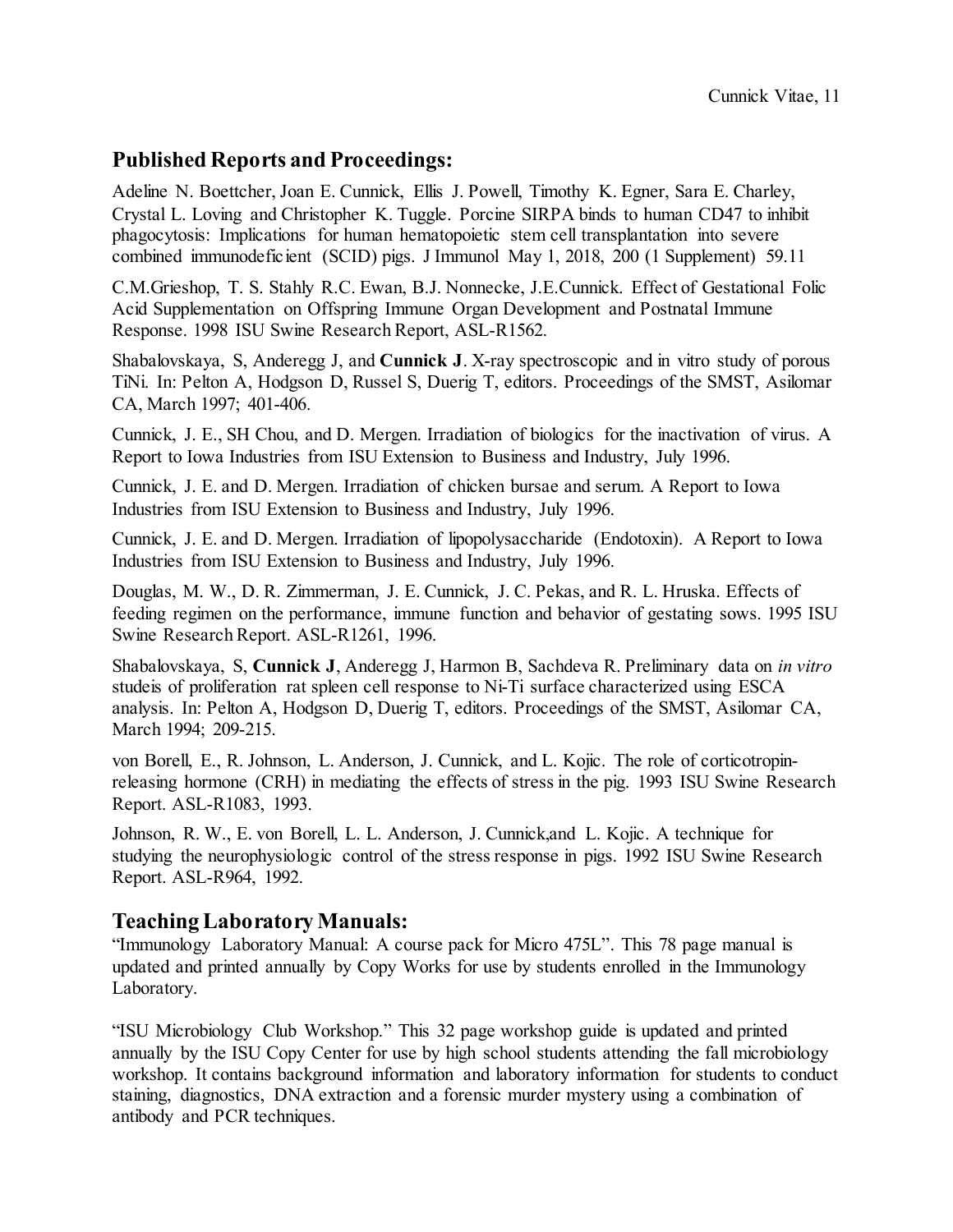### **Oral Presentations:**

#### **International meetings & forums- invited speaker:**

"Interventions for stress induced immune dysregulation: Effects of *Echinacea.*" Plenary lecture for the Congreso Biomedical Science "Desde la Neurociencia hacia la Neurología Clínica" at the Universidad San Sebastian, Chile. November 26-28, 2009. (Spanish presentation)

"Psychoneuroimmunology: Effects of Stress on Immune Function." Plenary lecture for the Congreso Biomedical Science "Desde la Neurociencia hacia la Neurología Clínica" at the Universidad San Sebastian, Chile. November 26-28, 2009. (Spanish presentation)

"Maiz Transgenico para Vacuna Oral" Presented to the Microbiology Department, Universidad de Concepción, Chile, May 2003. (Spanish presentation).

"Transgenic Corn as an Edible Vaccine" Presented to the Biotechnology Research Group, Universidad San Sebastian, Chile, May 2003. (English).

"Psiconeuroinmunologia" Lecture in the  $11<sup>th</sup>$  Congreso Chileno de Tecnología Medica, Concepción, Chile. October 24-26. 2002.

"Multiple Sclerosis." Lecture in the Primer Congreso Regional de Kinesiologia de Concepción, Chile. October 26-28, 2000.

"Immunology in the 21st Century." Opening lecture in the Primer Congreso Regional de Kinesiología de Concepción, Chile. October 26-28, 2000

#### **National & Regional meetings & forums:**

"Science Outreach for the Microbiologist: Tips and Tools for Incorporating Outreach into your Career" Co-presenters Cathy Vrentas, USDA; Rebekah Taylor (Frostburg State University), Julia Massimelli (University of California, Irvine), Joan Cunnick (Iowa State University), Veronica Segarra (High Point University), Thomas McKeon (University of Pennsylvania), Liz Pyshnik (Rutgers). Full afternoon Workshop Presentation at ASM Microbe (American Society of Microbiology Annual Meeting) 2017, New Orleans LA June 1-June 4, 2017

"Creating Inclusive Curriculum & Pedagogy" G Jones-Johnson [Sociology-LAS], B Burt [Education- Hum Sciences] J Cunnick [Animal Science-CALS]; NCORE (National Conference on Race & Ethnicity), San Francisco CA May 30-June 4, 2016.

"Spontaneous Severe Combined Immunodeficiency (SCID) in Pigs" Presented at The Commonwealth Medical College mini-symposium for Immunology (M.B.S. Program). March 18-20, 2015.

*"Echinacea* in immune dysregulation, wound healing and macrophage activation" Invited seminar to Division of Biology, Kansas State University; November 22, 2010.

"Winning at Outreach, Education, and Leadership Development as Part of Undergraduate Microbiology Club Activities." Presented at Microbrew: Mixing Ideas for Successful Teaching Strategies in Microbiology. Session presented at the 17th Annual American Society for Microbiology Conference for Undergraduate Educators, San Diego, CA May 20-23, 2010.

"Plant-Based Vaccines: Current and Future Promise" Presented to Third Annual Nutrition and Wellness Research Center Symposium , 2009 on Vaccines, Immunity, and Well-being, Ames IA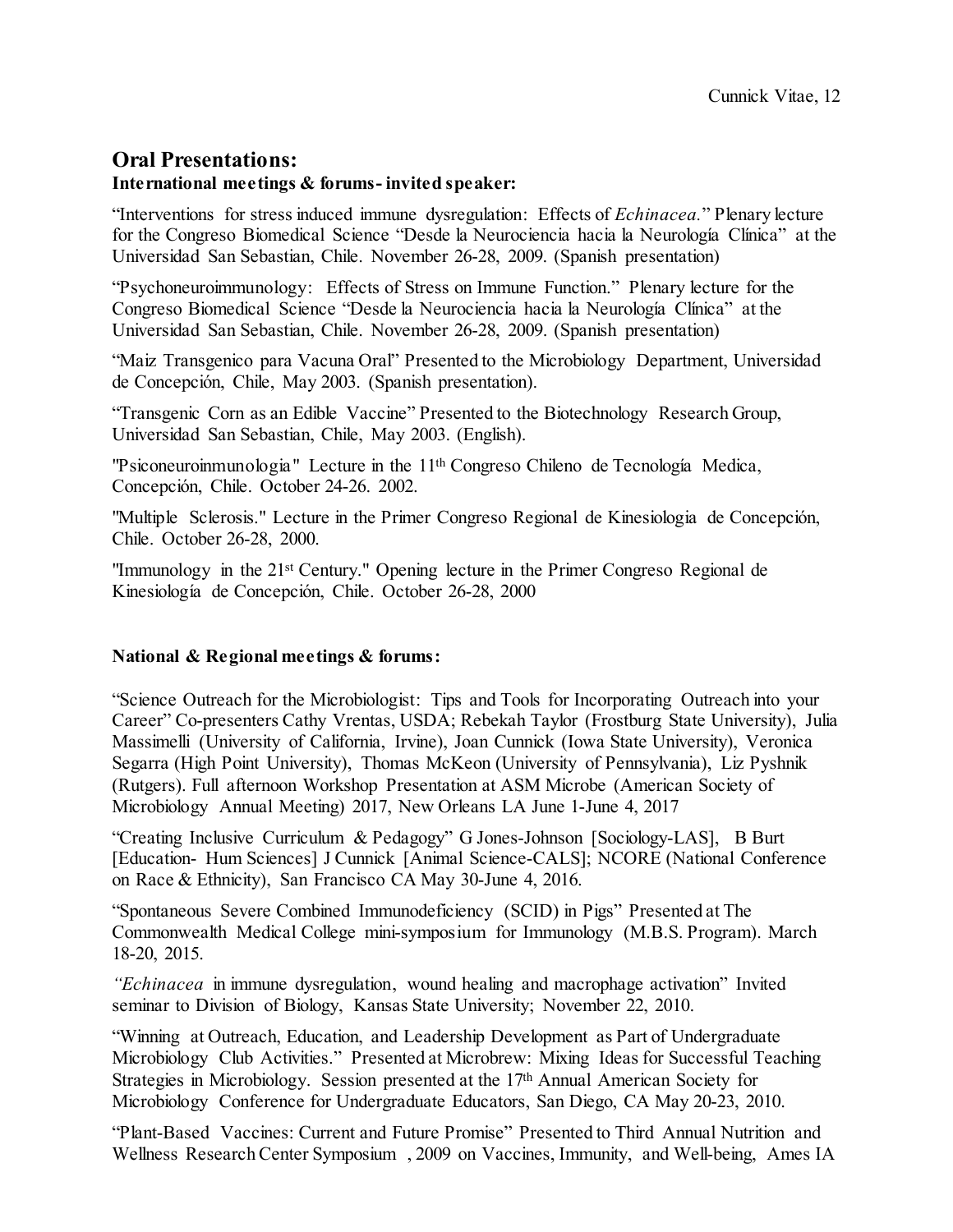May 18, 2009. *Co-presented with Dr. Kan Wang in Agronomy. Wang presented the biochemistry of LT-B transgenic corn, Cunnick presented the immunological activity of LT-B transgenic corn.*

"Evaluating Effects of Plant Extracts on the Immune System." Presented to the Supply Side West Trade Show in Las Vegas, NV. Sept 29, 2004.

"Psychological and Physical Reaction to Swine Odor: Implications for Health." American Association of Swine Practitioners 27th Annual Meeting, Nashville, TN, 1996.

"Implications of environmental odor on psychological status and health." The International Livestock Odor Conference '95, Ames, IA., 1995.

"Perspectives in research: Psychoneuroimmunology." Seminar presented at McPherson College, McPherson, KS; September 27; 1994.

"Conditioned stress-induced immune alteration." Invited symposium presentation at American Psychological Association 99th Annual Convention, San Francisco, CA; August 16-20, 1991.

"Stress-paradigms, stress and immunity." Invited lecturer for Neuroimmunopharmacology at The Medical College of Pennsylvania and Temple University, Philadelphia, PA; March 11, 1991.

"Stress-induced alterations of lymphocyte reactivity: Characterization of effects and mechanisms." Colloquium presentation at Department of Anatomy, Loyola University, Stritch School of Medicine, Maywood, IL; April 2, 1991.

"Factors which can effect test reproducibility in psychoneuroimmunology: Tissue Preparation." Presented at Mechanisms of Neuro-Immune Interaction, Pittsburgh, PA; September 25-28, 1989.

"Stress-Associated Immunodeficiencies." Presented at the American Society for Microbiology Meeting, New Orleans, LA; May 14-16, 1989.

#### **Local presentations:**

"Creating Inclusive Curriculum & Pedagogy to Facilitate Inclusive and Diverse Classroom Environments" G Jones-Johnson [Sociology-LAS], B Burt [Education- Hum Sciences] J Cunnick [Animal Science-CALS] S Cross [Business] C Hargrave [Education]; ISCORE (ISU Conference on Race & Ethnicity), Ames Iowa March 3, 2016.

"Disease & Resistance: The Wars Within!" Presented as part of the series *Viral and Bacterial Diseases in People and Animals Osher Lifelong Learning Institute* at ISU - *Iowa* State University Alumni Association. Sept 12, 2012.

*"Echinacea:* Could it be a healthy alternative?" Presented to the ISU Chapter of Tri-Beta; March 27, 2011.

"Vaccines & Infectious Diseases: Stories & Recommendations" Presented to the Daughters of the American Revolution as part of the ISU Speakers Bureau; April 5, 2010.

"Immunology: Your protection against disease." Visiting Professor Program; College of Agriculture, ISU. Presented 3-4 times each fall to Iowa high schools; 1997-1999.

"Psychoneuroimmunology: Can stress affect health?" Presented to the Fibromyalgia Support Group of Ames; January 26, 1999.

"Animals In Research." Presented to the Howard Hughes RABS; February 23, 1996 and June 1996.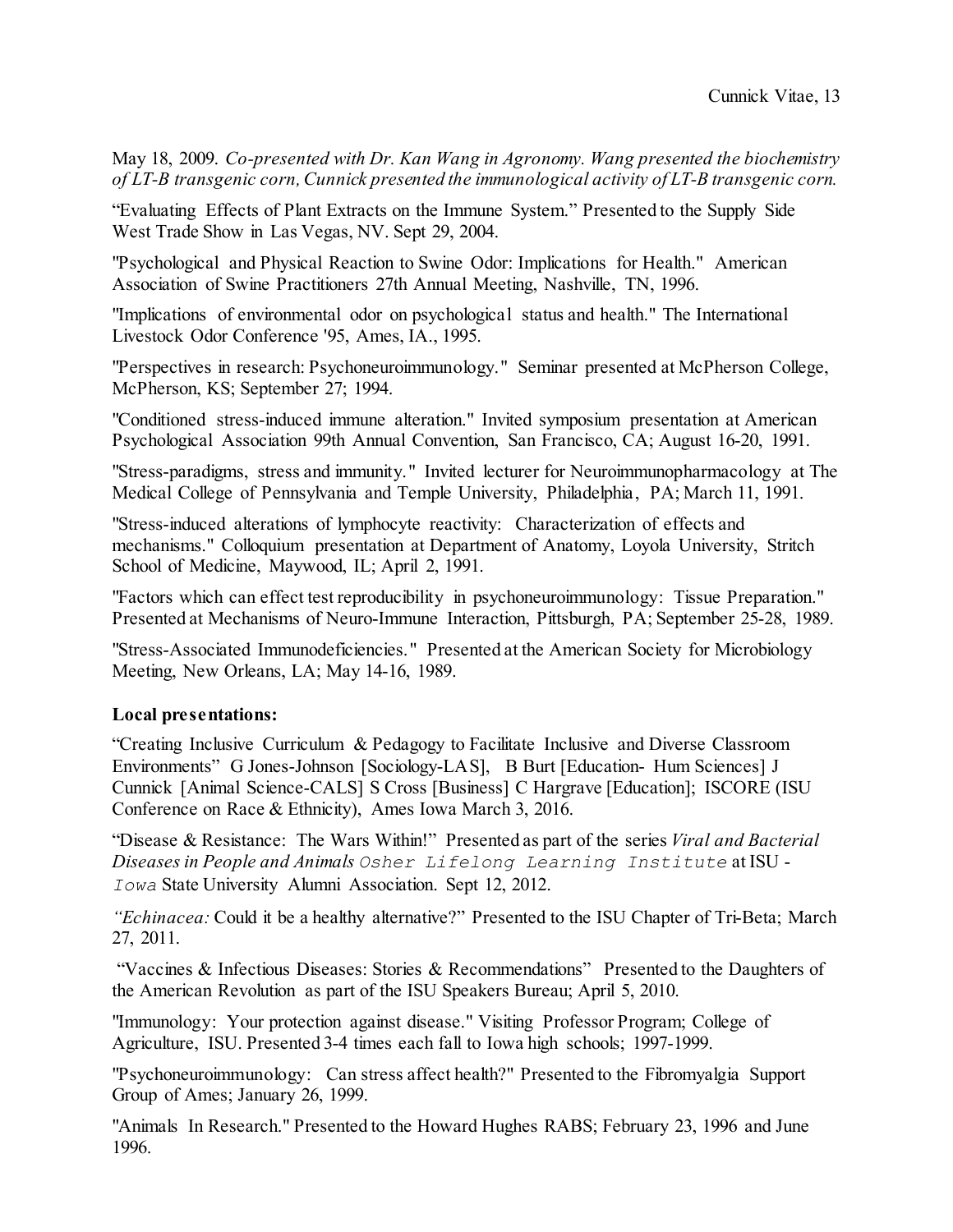"Use of flow cytometry in the characterization of stress-induced changes in immune function." Presented at the Annual Midwest Flow Cytometry Meeting, St. Paul, MN; May 11, 1996.

"Use of flow cytometry in the characterization of stress-induced changes in immune function." Presented at the Iowa Flow Cytometry Users Group Meeting, Ames, IA; February 1, 1996.

"Mentoring Women in Science and Engineering: Looking ahead and looking back." Keynote Address for the Summer Internship Research Conference sponsored by the ISU Program for Women in Science and Engineering; July 1995.

"Use of flow cytometry in the characterization of stress-induced changes in immune function." Presented at the Iowa Flow Cytometry Users Group Meeting, Ames IA, February 1, 1996.

### **Abstracts:**

Khoo C, Abu-Jaradeh RAE, **Cunnick JE**, Gross KL. Dietary Glutamine Supplementation Enhances Ex Vivo Canine Periperhal Blood Lymphocyte Response. Experimental Biology Annual Meeting, Washington, DC. April 2007.

Beyer AJ, **Cunnick JE**. Immunogenicity of Transgenic Maize-Derived LT-B is Dependent on Administration Frequency. American Society for Microbiology General Meeting, Orlando FL May 2006.

Zhai Z, Liu Y, Kohut ML, **Cunnick JE**. Enhancement of Adaptive Immune Function by Multiple Echinacea Species. Autumn Immunology Conference, Chicago IL. November 2005.

Beyer AJ, Umble A, Wang K, **Cunnick JE**. Determination of Environmentally Safe Levels of Transgenic Maize-Derived LT-B. Autumn Immunology Conference, Chicago IL. November 2005.

Sprank T, Briggs SD, Lekcharoensuk C,**Cunnick JE**, Nieves MA Characterization of Canine Blood-derived Dendritic Cells. Summer Scholars Program, College of Veterinary Medicine, ISU. August 2005.

Briggs SD, Lekcharoensuk C,**Cunnick JE**, Nieves MA. Characterization of Canine Bloodderived Dendritic Cells in Two Age Groups. Summer Scholars Program, College of Veterinary Medicine, ISU. August 2004.

Kohut ML, Nickolaus MS, Cooper MM, Magel AE, Hendricks TS, **Cunnick JE**. Exercise and immune response to influenza vaccination in the elderly. Psychoneuroimmunology Meeting, May 2000.

Downard KA, **Cunnick JE**. NK cells and tyrosine phosphorylation-Modulation by genistein. Presented at Signaling & Gene Expresson in the Immune System, Meeting at Cold Spring Harbor; June 1999.

Hughes, RA, Baker, MR, Nollen, N, Chou, SH, Nordyke, KA, and Cunnick, JE. Behavioral and immunological consequences of brief embryonic exposure to nicotine or alcohol in domestic fowl. Soc. Neurosci Abs 21:2096; 1995.

Chou, S-H., L. D. Kojic, K.L. Gruis, and J. E. Cunnick. Metabolic stress increases rates of apoptosis and number of CD8+ cells in the thymus. Presented at Research Perspectives in Psychoneuroimmunology, Key Biscayne, FL. Nov. 16-20, 1994.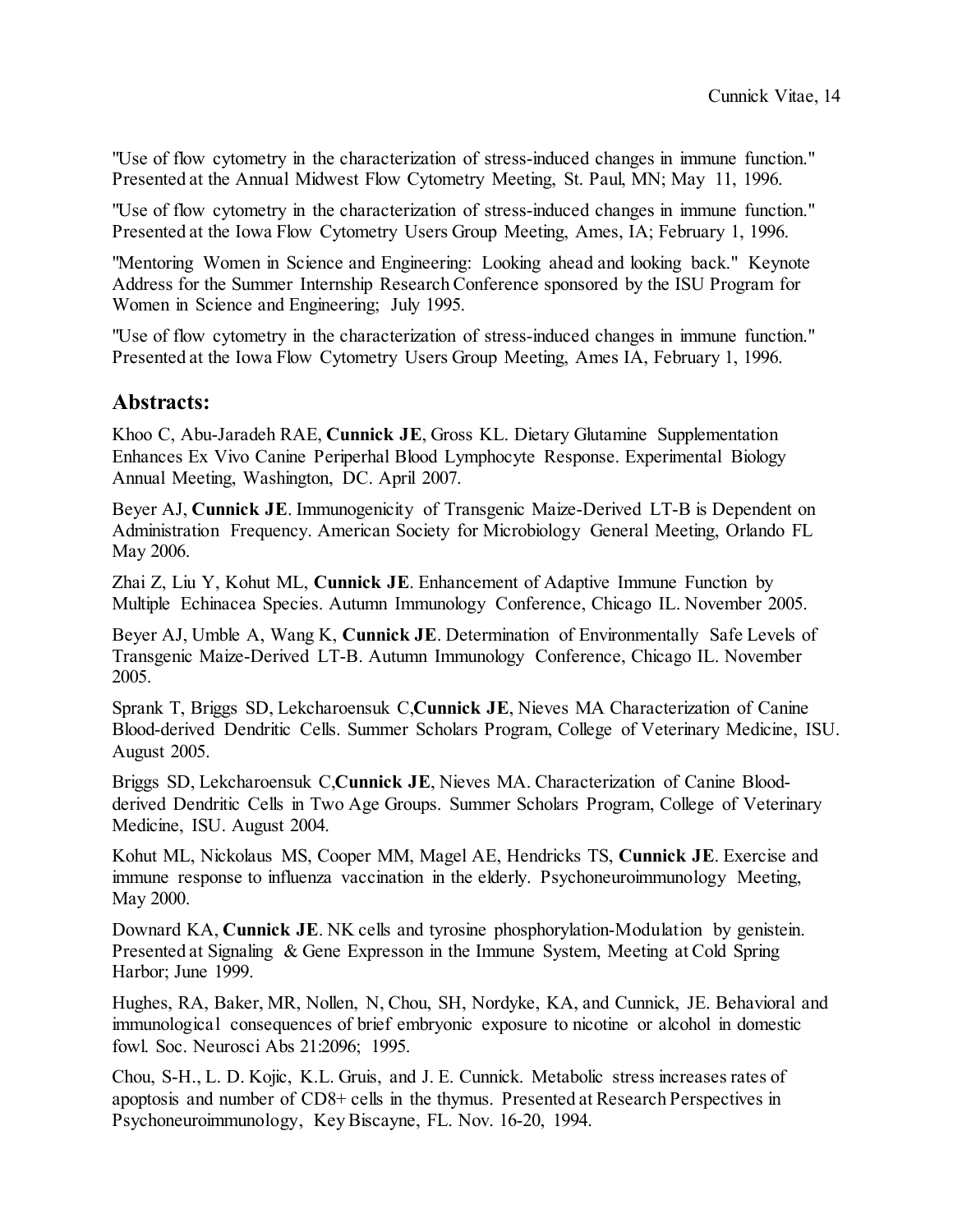Kojic, L. D., S-H. Chou, S. Harris, and J. E. Cunnick. Modulation of glial cell proliferation and cytokine production by stress. Presented at Research Perspectives in Psychoneuroimmunology, Key Biscayne, FL. Nov. 16-20, 1994.

Chou, S-H., L. D. Kojic, and J. E. Cunnick. Alterations in T-cell and macrophage function induced by a metabolic stress, 2-deoxy-D-glucose (2DG): Effects and mechanisms. Soc. Neurosci Abs 20:947; 1994.

Hughes, R.H., J. E. Cunnick, L. D. Kojic, V. Rajaraman, S. H. Chou, and M. R. Baker. Prenatal cocaine and postnatal stress disregulates immune system responses in young domestic fowl. Soc. Neurosci Abs 20:601; 1994.

Chou, S-H., L. D. Kojic, and J. E. Cunnick. Characterization of the effect of 2-deoxy-D-glucose on the immune system. Presented at Iowa State Univ Physiology Council Minisymposium on "Stress and Immune Modulation." April 8, 1994.

Kojic, L. D. and J. E. Cunnick. "Acute metabolic stress in vivo modulates cytokine production from glial cells." 29th Canadian Congress of Neurological Sciences. June 27-30, 1994.

Cunnick, J. E., K. L. Gruis, L. D. Kojic, and S. H. Chou. "Physical exercise, psychological stress, and immune function." Soc Neurosci Abs 19:506; 1993.

Johnson, R.W., E. von Borell, L.L. Anderson, J.E. Cunnick, and L.D. Kojic. "Adrenocorticotropin, behavior and lymphocyte response in pigs to intracerebroventricular injection of porcine or rat corticotropin-releasing hormone." Endocrinology (Abstract) 130; 1993.

L. D. Kojic, R. A. Hughes, S. H. Chou, and J. E. Cunnick. "Stress-mediated increase of macrophage IL-1-like activity is related to the kinetics of mitogen responses." Presented at Research Perspectives in Psychoneuroimmunology III. Boulder, CO. April 21-24, 1993.

Cunnick, J.E., L.D. Kojic, S. H. Chou, and R. A. Hughes. "Chronic stress induces changes in thymocyte function and CD4/CD8 populations." Presented at Research Perspectives in Psychoneuroimmunology III. Boulder, CO. April 21-24, 1993.

J. E. Cunnick, L. Kojic, and R. A. Hughes. "Social stress during immune development: An avian model." Soc Neurosci Abs 18:677, 1992.

H. Fowler, B. J. Kucinski, and J. E. Cunnick. "Second-order and sensory preconditioning of suppressed lymphocyte reactivity and NK-cell function: Evidence for cognitive control of immune activity." Presented at Research Perspectives in Psychoneuroimmunology III. Columbus, OH. September 12-14, 1991.

H. Fowler, B. J. Kucinski, L. E. Nelson, J. E. Cunnick, and B. S. Rabin. "Fear-induced opiates mediate the immunosuppressive effects of conditioned aversive stimuli: Naltrexone and diazepam reversibility." Presented at Research Perspectives in Psychoneuroimmunology III. Columbus, OH. September 12-14, 1991.

J. E. Cunnick, H. Pokharna, A. Armfield, A. Mazzarella, and B. S. Rabin. "Stress-induced changes in phagocytosis and hydrogen peroxide production." Presented at Research Perspectives in Psychoneuroimmunology III. Columbus, OH. September 12-14, 1991.

B. J. Kucinski, J. E. Cunnick, and H. Fowler. "Second-order and sensory preconditioning of immunosuppression: Evidence for cognitive control." Soc Neurosci Abs 17:1203, 1991.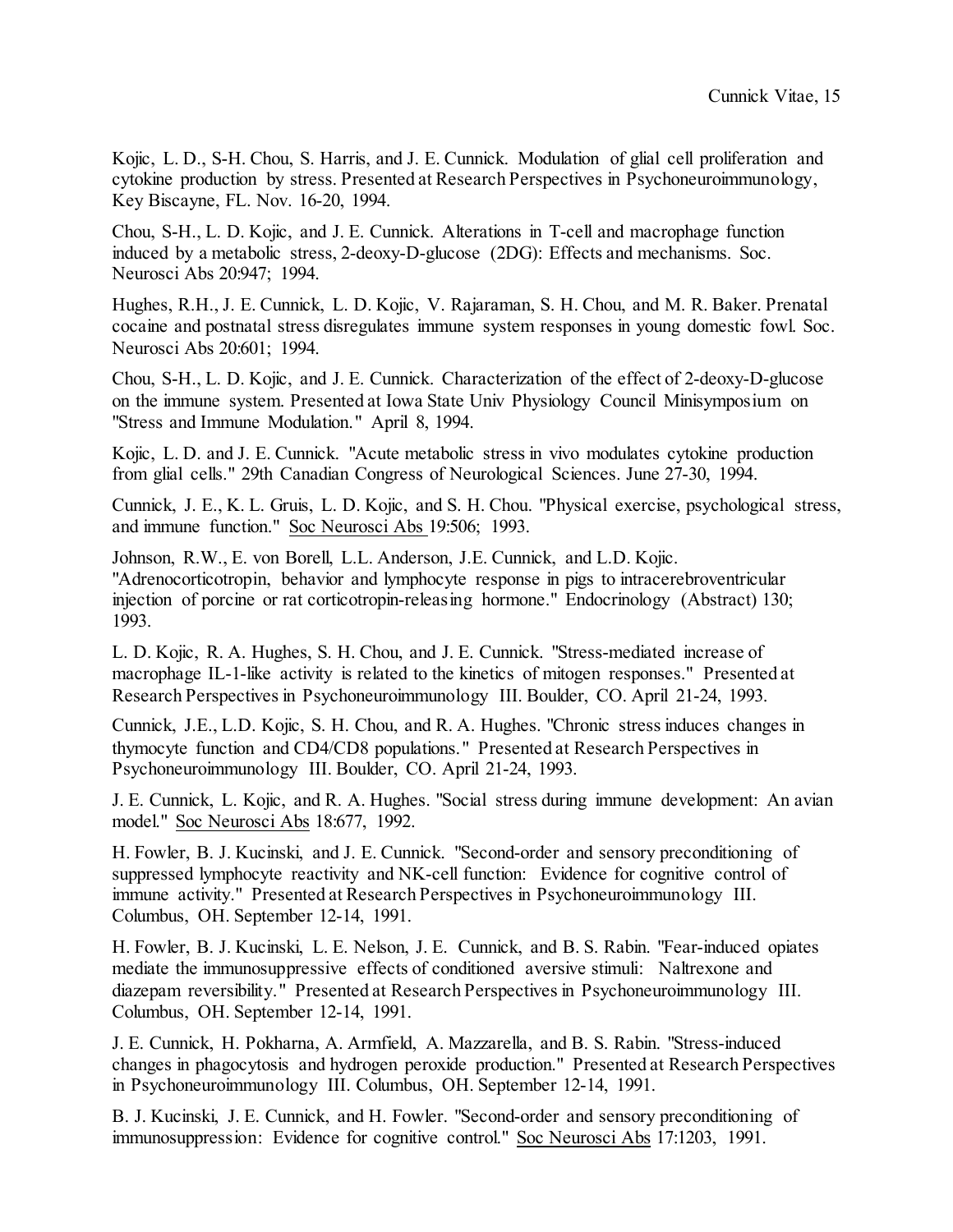M. O. Fraser, G. E. Hoffman, D. T. Lysle, J. E. Cunnick, M. A. Pezzone, B. J. Kucinski, and B. S. Rabin. "Brain C-fos immunoreactivitiy induced by conditioned and unconditioned aversive stimuli." Society for Neuroscience 16:1197; 1990.

J. E. Cunnick, G. Sonnenfeld, A. V. Armfield, P.G. Wood, and B. S. Rabin. "Stress-induced alterations in interferon production and IA antigen expression: Attenuation by a ß-adrenergic receptor antagonist." Soc Neurosci Abs 17:1201, 1991.

D. T. Lysle and J. E. Cunnick. "Stressor-induced modulation of immune function: Evidence for a context dependent habituation process." Society for Neuroscience 16:1197; 1990.

J. E. Cunnick, D. T. Lysle, M. O. Fraser, M. A. Pezzone, and B. S. Rabin. "Inhibition of sympathetic output attenuates shock-induced suppression of mitogenic activity." Society for Neuroscience 16:1211; 1990.

D. T. Lysle, J. E. Cunnick, B. J. Kucinski, H. Fowler, and B. S. Rabin. "Conditioned stressor induced alterations of immune function: Effects of conditioned excitatory and inhibitory stimuli." Society for Neuroscience 15:296; 1989.

J. E. Cunnick, D. T. Lysle, H. Fowler, and B. S. Rabin. "Role of glucocorticoids and catecholamines in the mediation of shock-induced suppression of T-lymphocyte mitogenic responsiveness." Society for Neuroscience 15:296; 1989.

D. T. Lysle, B. J. Kucinski, J. E. Cunnick, H. Fowler, and B. S. Rabin. "Activation of the immune system facilitates conditioned emotional response learning." Society for Neuroscience 14(1):60; 1988.

J. E. Cunnick, D. T. Lysle, A. Armfield, and B. S. Rabin. "Evaluation of suppressed lymphocyte responsiveness induced by shock: Assessment of interleukin-2 dependent and independent pathways." Society for Neuroscience 14(2):1288; 1988.

D. T. Lysle, J. E. Cunnick, H. Fowler, and B. S. Rabin. "Stressor-induced modulation of lymphocyte reactivity: Parametric evaluation and Pavlovian conditioning." Presented at the FASEB summer conference on "Neuroimmunomodulation", June 1988.

J. E. Cunnick, D. T. Lysle, A. Armfield, and B. S. Rabin. "Stress induced modulation of immunological parameters: Differential mechanisms of induction." Presented at the FASEB summer conference on "Neuroimmunomodulation", June 1988.

D. T. Lysle, J. E. Cunnick, H. Fowler, and B. S. Rabin. "Shock-induced immunosuppression: Parametric evaluation and Pavlovian conditioning." FASEB Jr. 2(4): A486; 1988.

J. E. Cunnick, D. T. Lysle, A. Armfield, and B. S. Rabin. "Stress induced immunosuppression: Naltrexone sensitive and insensitive cell populations." FASEB Jr. 2(4): A485; 1988.

D. T. Lysle, J. E. Cunnick, H. Fowler, and B. S. Rabin. "Pavlovian conditioning of shockinduced immunosuppression: Acquisition, extinction, and preexposure effects." Paper presented at the meeting of the Eastern Psychological Association (1988), Buffalo, NY.

J.E. Cunnick, D.T. Lysle, A. Armfield and B.S. Rabin. "Shock induced immunosuppression: Naltrexone sensitive and insensitive parameters." Journal of Cellular Biochemistry, Sup. 12D: 314; 1988.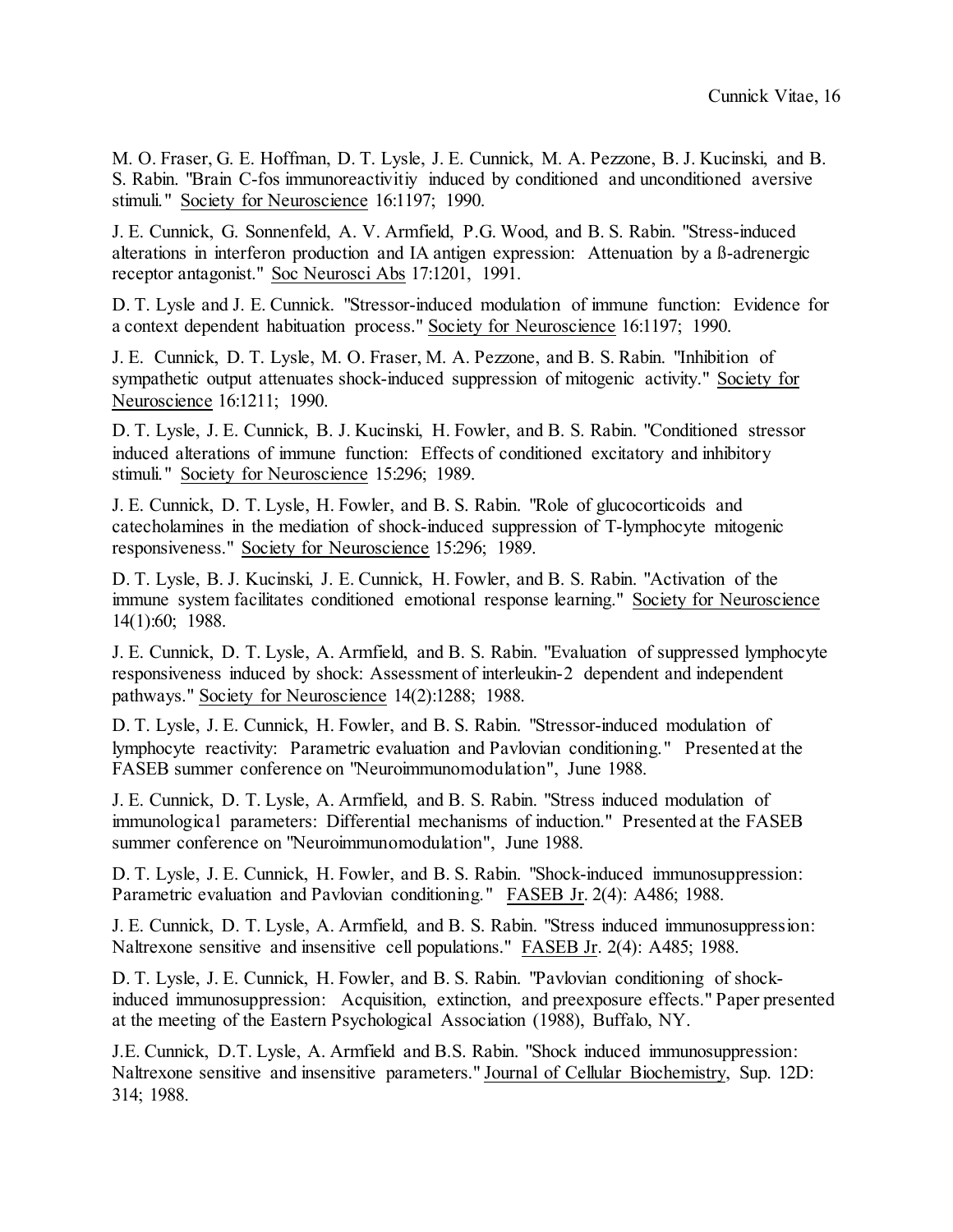D. T. Lysle, B. S. Rabin, A. R. Caggiula, R. Myers, J. E. Cunnick, S. M. Antelman, L. H. Epstein, H. Fowler. "Relationship between psychological neural, endocrine, and immunologic changes induced by aversive stimulation." Society for Neuroscience, 13(3): 1582; 1987.

J. E. Cunnick and D. J. Takemoto. "Characterization of cell types activated by an extract of the bitter melon (Momordica charantia)." Federation Proceedings 45 (4): 1110; 1986.

J. E. Cunnick and D. J. Takemoto. "Modulation of murine immune cells by the bitter melon (Momordica charantia)." Proceedings of American Association of Cancer Research 26: 277; 1985.

J. E. Cunnick, G. W. Fortner and D. J. Takemoto. "In vitro modulation of immune responses by the bitter melon (Momordica charantia)." Journal of Cell Biology 99 (4): 333a; 1984.

D. J. Takemoto, C. Jilka, F. Fortner and J. Cunnick. "Characterization of anti-lymphoma factor from the bitter melon (*Momordica charantia*)." Federation Proceedings 43 (4); 950; 1984.

### **Other Research Activities:**

Organizing committee for Iowa State Univ Physiology Council Minisymposium on "Stress and Immune Modulation." April 8, 1994.

## **Teaching Experience:**

### **Iowa State University 1991-present**

### *Courses Taught-ISU*

Immunology (3 credits; Every Spring 1992-present) Dual listed with undergraduate and graduate students With honors component Spring 2014-present Immunology Laboratory (1-2 credits; Every Spring 1992-present) Medical Microbiology (3 cr) (previously: Microbial Infection and Immunity [4 cr]) Every Fall 1999-present Orientation in Microbiology (R credit; Every Fall 1996-1999) General Microbiology, (2 credits) Fall 1998, Fall 2005 Art, Healing and the Creative Process (1 cr) Honors seminar. Spring 2004, Fall 2004, Fall 2005, Fall 2006 Medicine & Healing: What Does Spirituality & Art Have to Do with It? (1 cr) Honors Seminar. Fall 2011 Senior Survey in Microbiology. (R cr) Fall 2011, co-instructor. Full responsibility, Fall 2012 -present

### *Guest Lectures-ISU*

 Women in Science and Engineering; Guest lecture: Juggling Careers and Family; Alt Fall 1995, 1997, 1999

Molecular Immunology; Guest lecture: Cytokines; Alt Fall 1996, 1998, 2000

- Domestic Animal Behavior and Well Being; Guest lecture: Psychoneuroimmunology; Fall 1999-2001
- Toxicology Methods; Present 2 sessions on in vitro assessment of immunotoxicants. Spring 2004, Spring 2006, Spring 2008, Spring 2010, Spring 2012.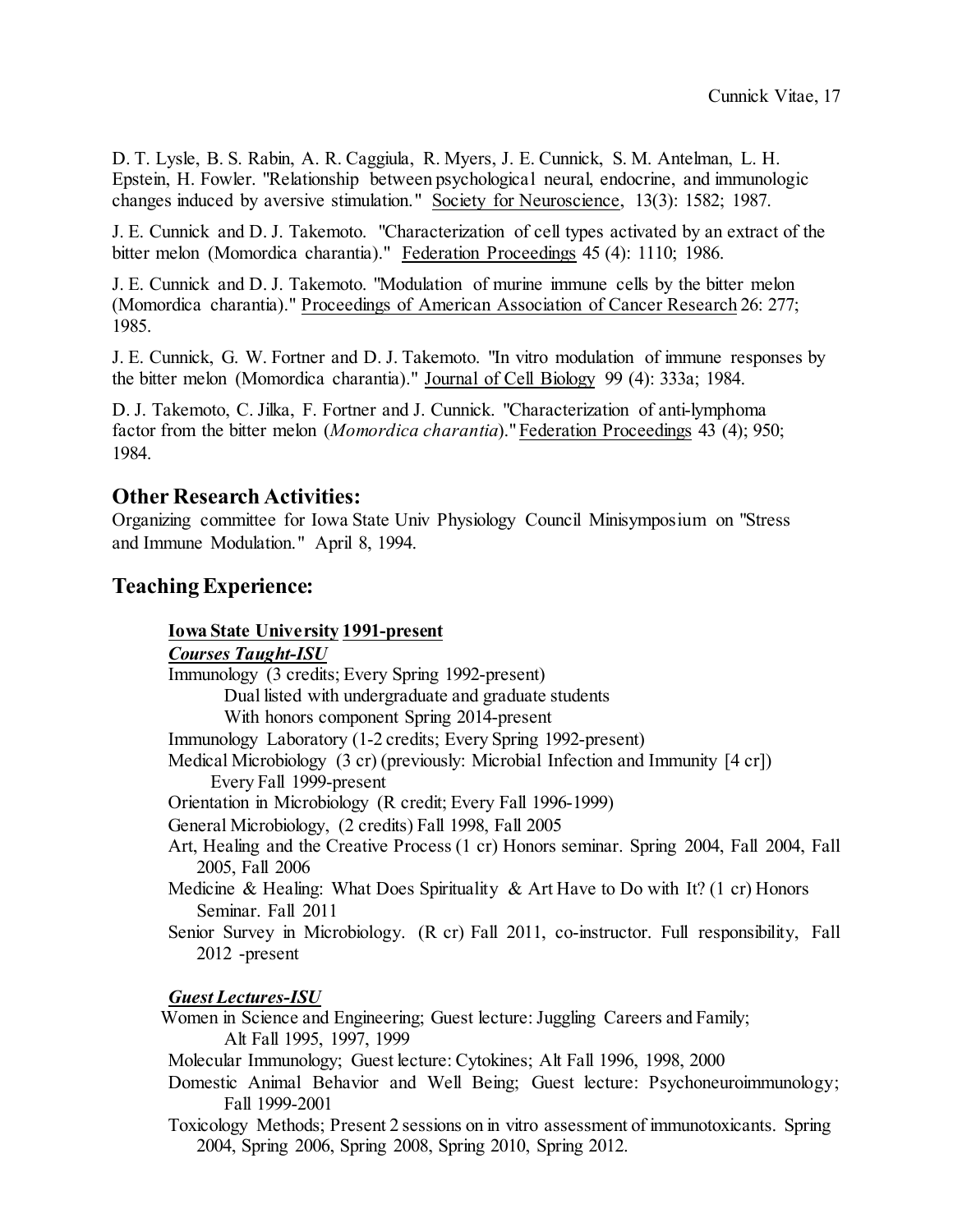Microbial World; 3 lectures Fall 2010, 1 lecture Fall 2011.

University of Pittsburgh Guest Lectures: 1988-1990 Immunology, Topic: Cellular Immunology Psychoneuroimmunology, Topic: Cellular Immunology

Kansas State University Graduate Teaching Assistant: 1980-1985 Microbiology Laboratory, 2 semesters Bacteriology Laboratory, 2 semesters Immunology Laboratory, 2 semesters

### **Advising, Committees, & Outreach Activities:**

#### **Interdepartmental Microbiology Program**

- Professor in charge 2004-present
- Program has grown from 57 students to 117 primary majors
- Chair of supervisory committee

#### **Academic Advisor in the Microbiology Program** 1991-present

- 25-48 advisees annually over the past 10 years
- Experience Iowa State (EIS)
	- o Lead for 25% of scheduled meeting
	- o met with parents and prospective students
- Summer Orientation for new students
	- o 2 out of past 15 years-full responsibility
	- $\circ$  6 out of past 15 years-shared (10%) responsibility
- Coordinate Micro 451: Microbiology Senior Survey 2011-present
	- o This is an "R" credit course in which presentations on career opportunities from professional in various microbiology areas, resumes, interviews, financial literacy, graduate school applications are presented for students to prepare them for "Real World" opportunities

#### **Undergraduate Microbiology Club Advisor** 1997-present

- 15-25 active participants annually
- Facilitate annual Microbiology High School Workshop
	- o Host 40-64 high school students each fall for full day activities
- Facilitate annual trip to ASM (American Society for Microbiology) meeting
- Facilitate annual VEISHA displays 1997-2014

### **Outreach Workshop Activities to Promote Microbiology**

- Microbiology High School Workshop 1998- present
	- o Annual event each fall for full day
	- o "Murder Mystery" Ouchterlony Lab Activity [4 times during the day] &
	- o "The good the bad and the smelly" -overview of Microbiology + Epidemiology activity on "Spread of Disease"